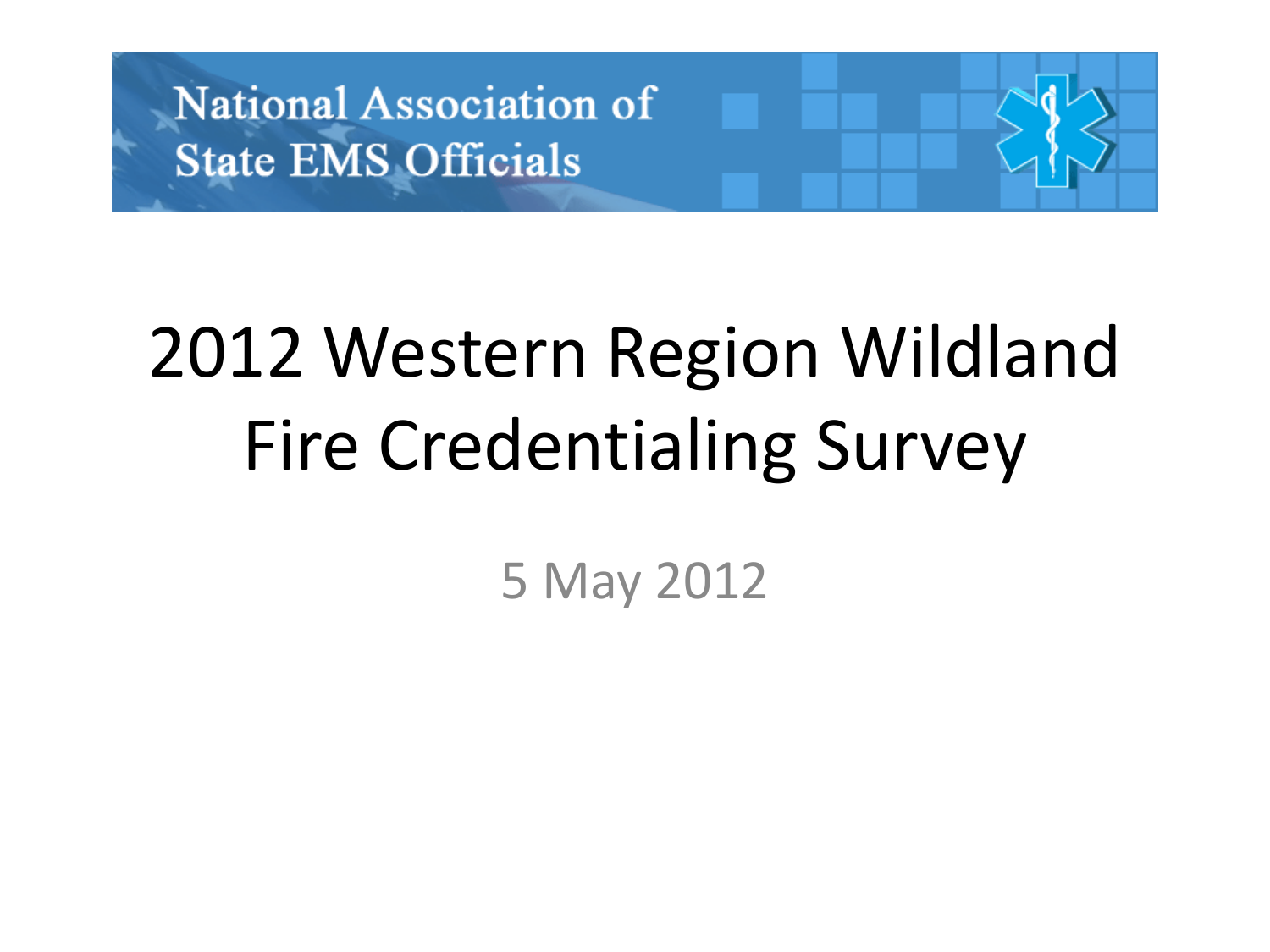### Demographics

- Survey launched April 17, 2012
- Sent to 12 Western Region States:
	- Alaska, Arizona, California, Colorado, Idaho, Montana, Nevada, New Mexico, Oregon, Utah, Washington, Wyoming
- Responses received from all 12 states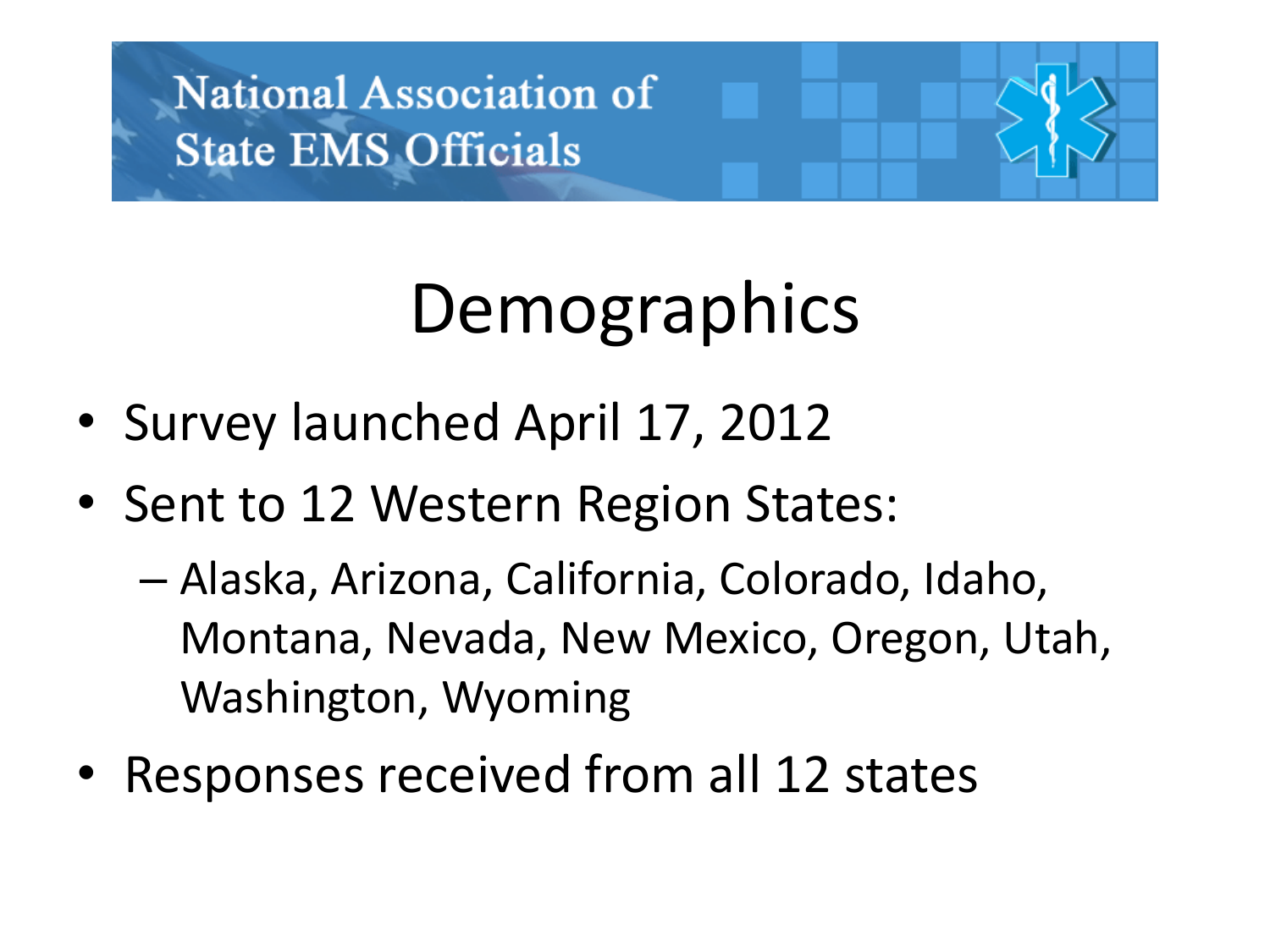#### Question 1

- Name
- State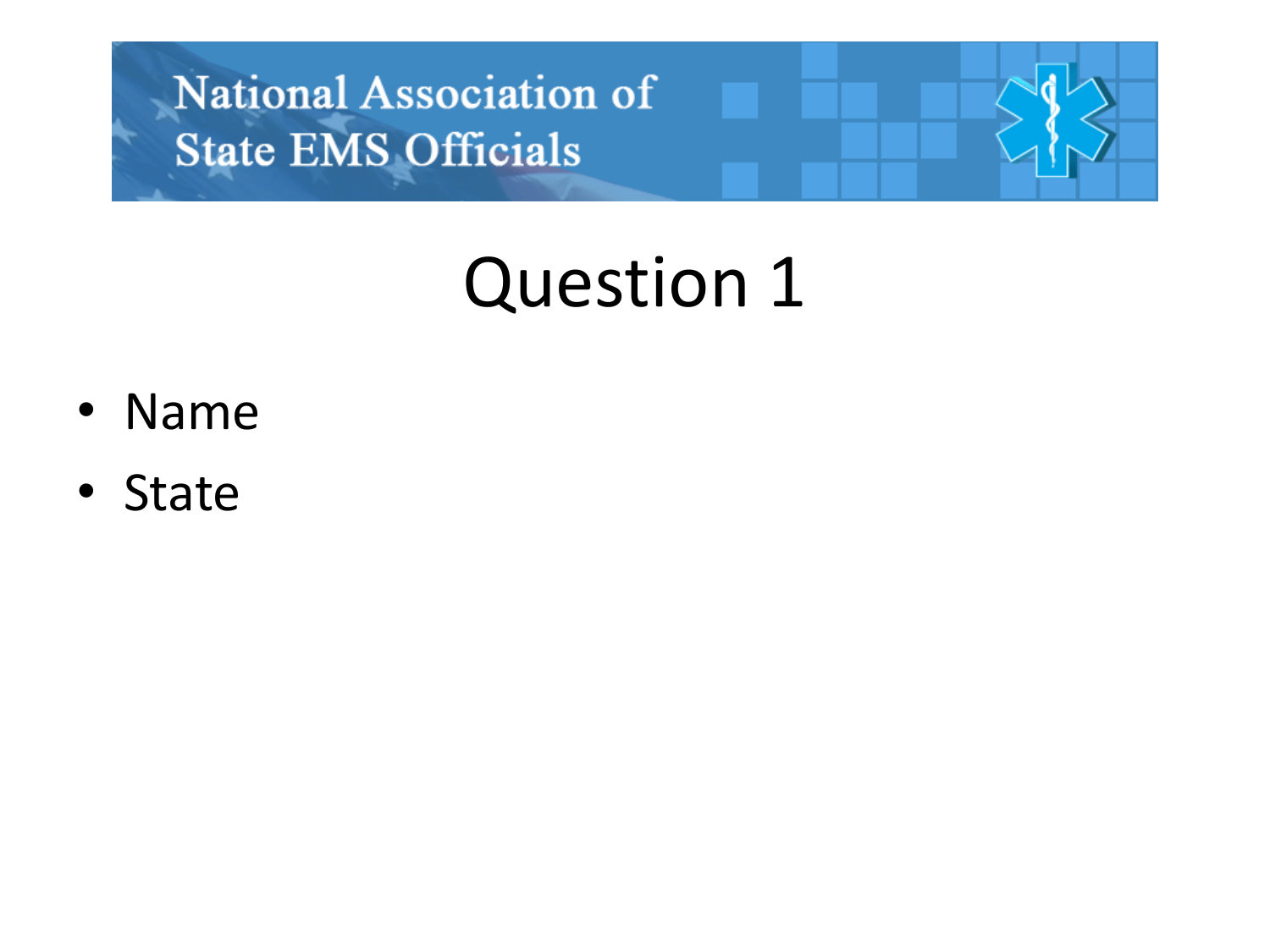#### Question 2

Please provide your role:

- a) State EMS Director
- b) State EMS Licensing Manager (or equivalent)
- c) Other (please specify)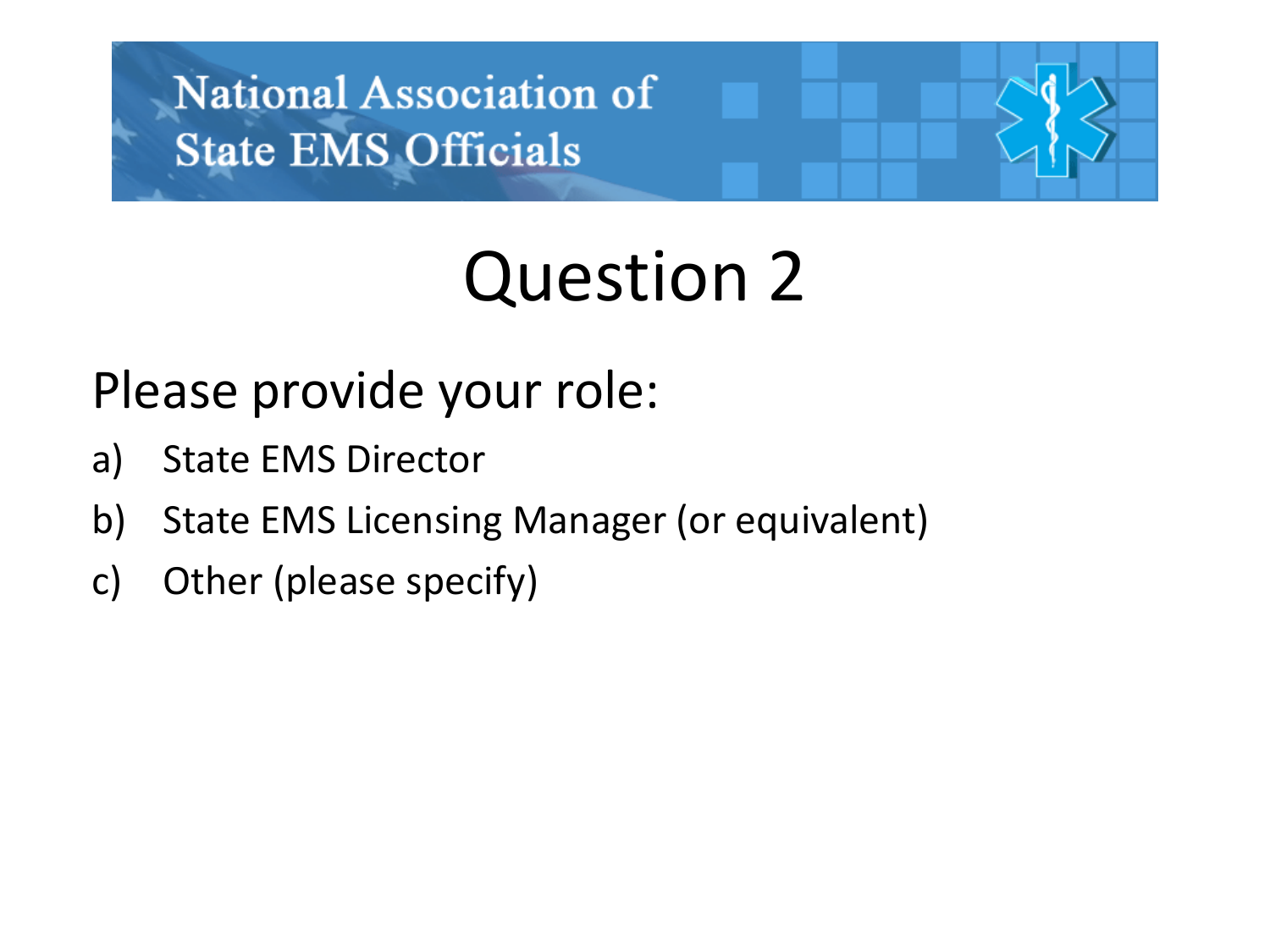#### Question 2: Results (n=12)

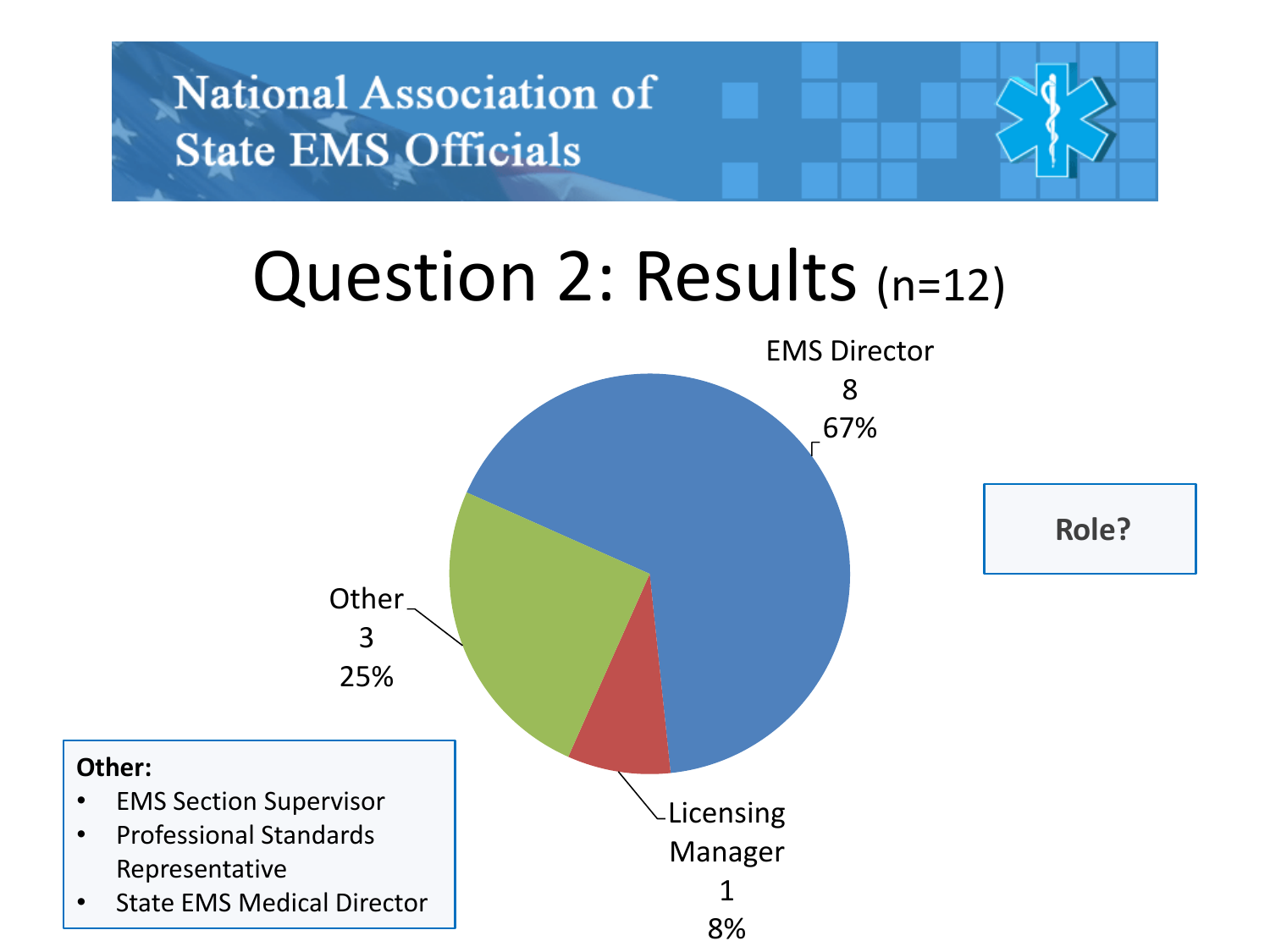#### Question 3

For federal employees providing medical response with the scope of practice of an Emergency Medical Technician (EMT) at a wildland fire in your state, but who do not have an EMT license or certification issued by your state, are they required to...

- a) Contact your office to obtain legal recognition as an EMT in your state
- b) Contact your office to notify you of their presence
- c) Do nothing; they do not need to contact your office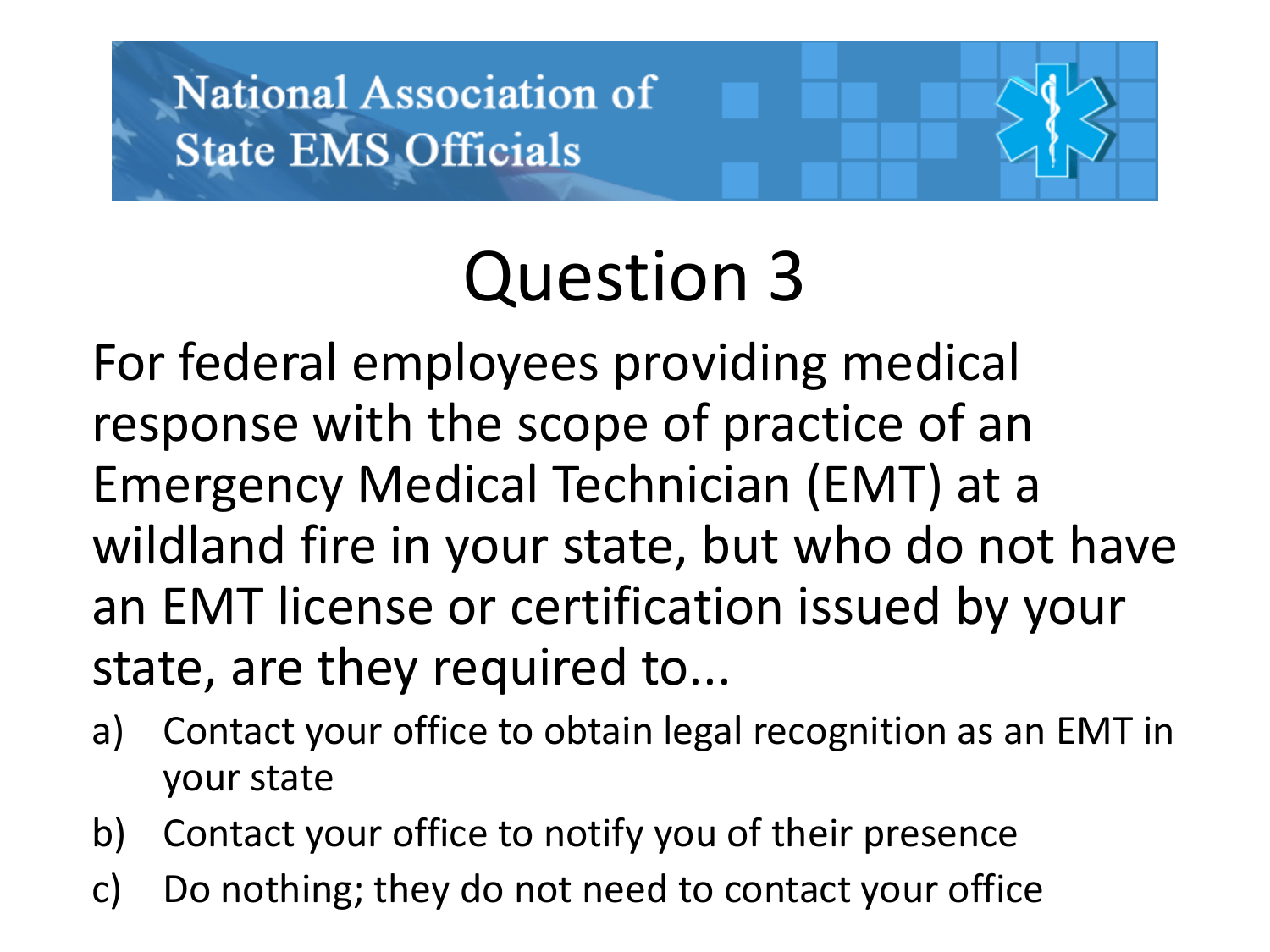#### Question 3: Results (n=12)

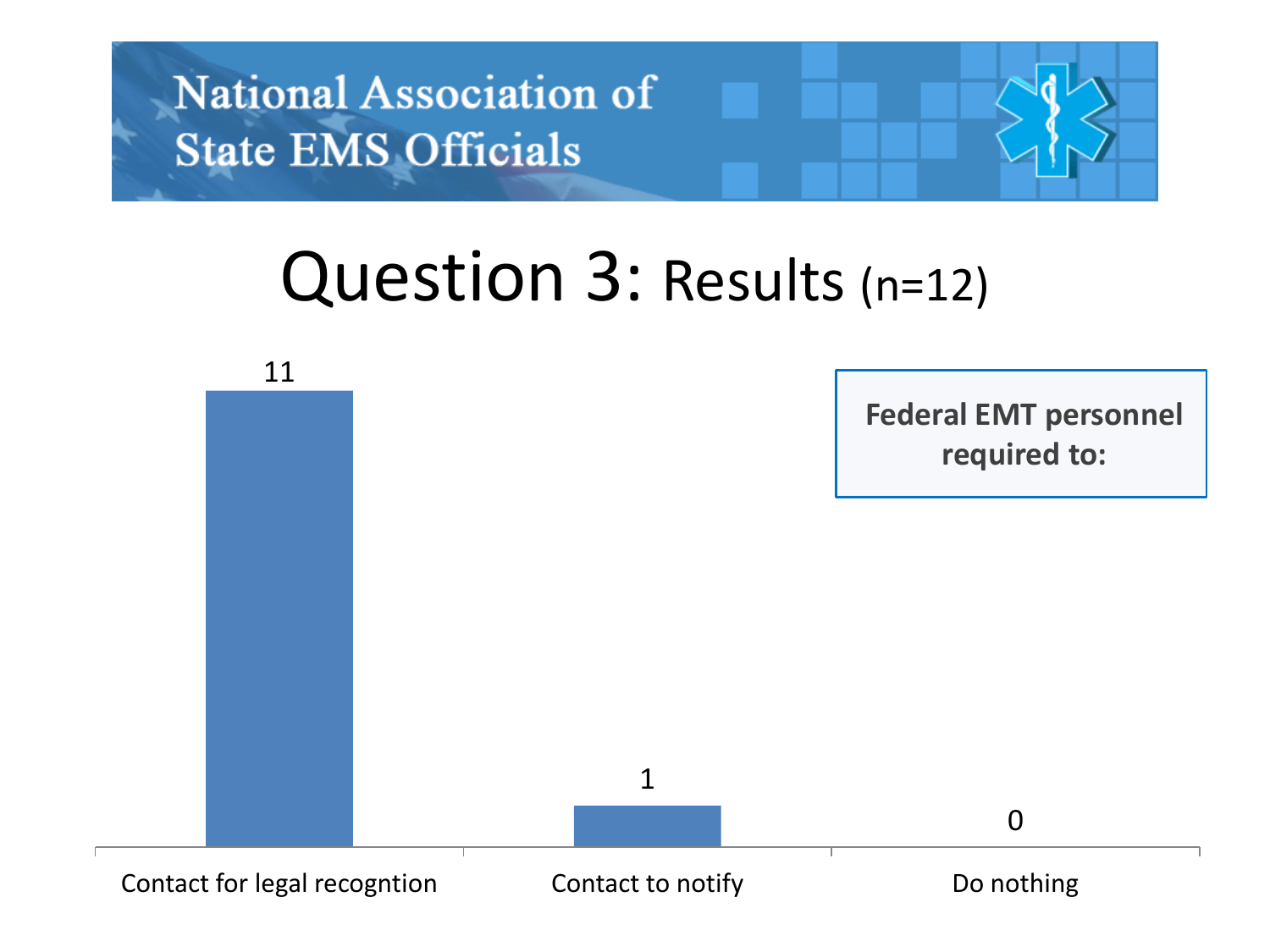# Question 4

What process is currently in place to provide legal recognition to federal employees who function as EMTs during a wildfire in your state who do not hold an EMT license or certification issued by your state?

- a) Our process is defined in state Statute or Administrative Rule
- b) Our process is implemented administratively, i.e., as policy
- c) Other *(please describe)*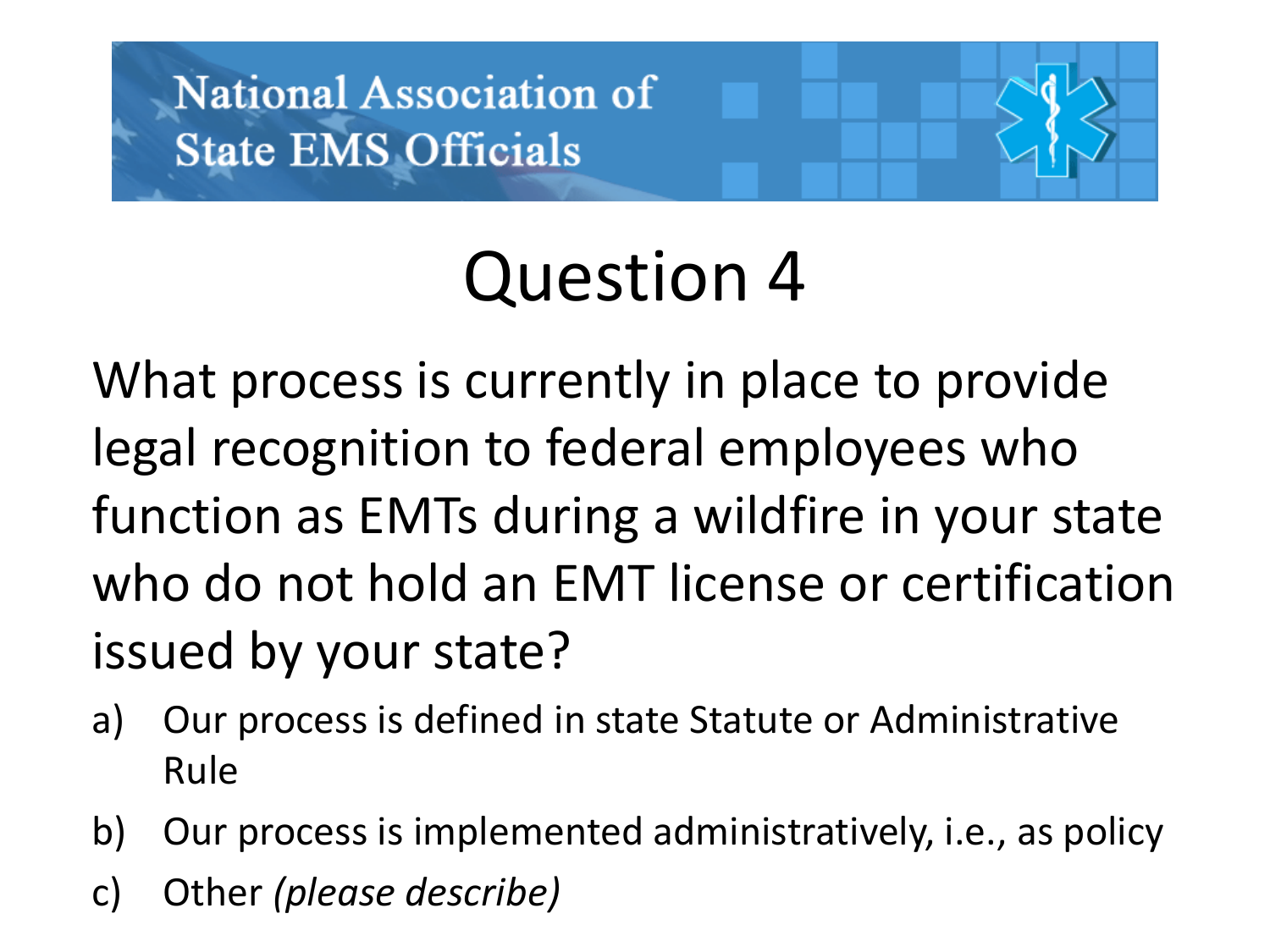#### Question 4: Results (n=11)

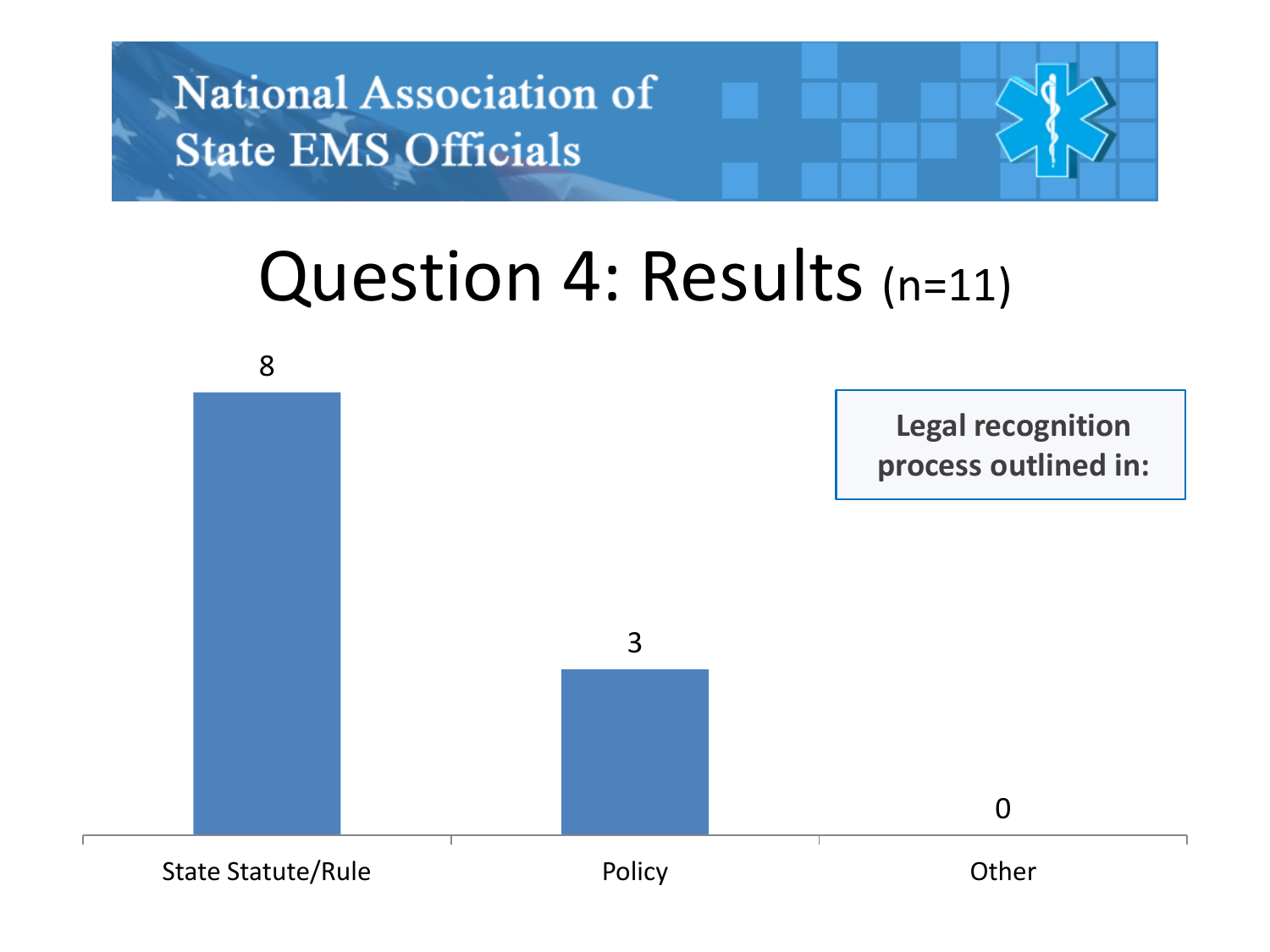## Question 5

What form do you use to provide legal recognition to these federal employees?

- a) State specific form
- b) NWCG 'Limited Request for Recognition' form
- c) None
- d) Other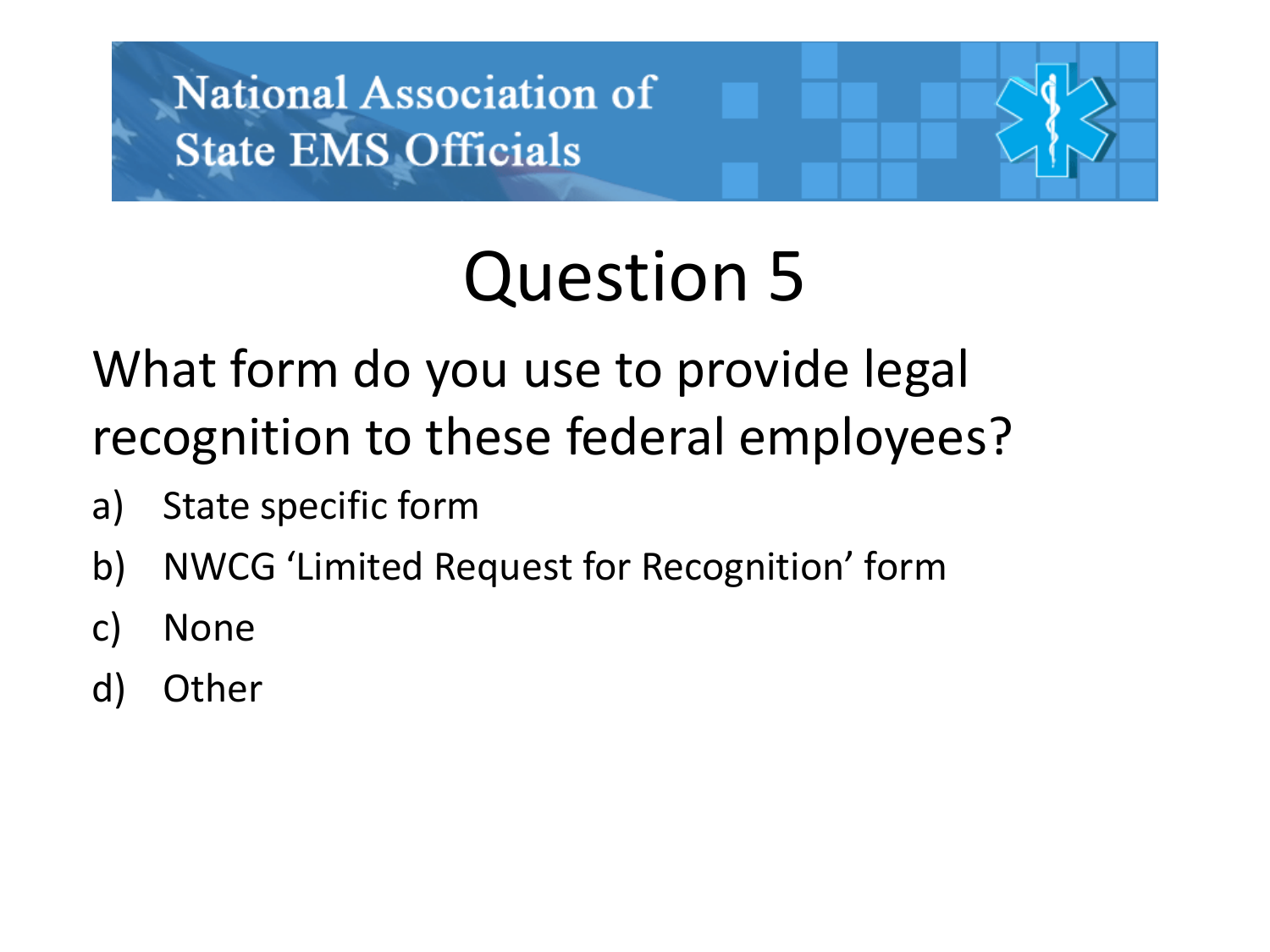#### Question 5: Results (n=11)

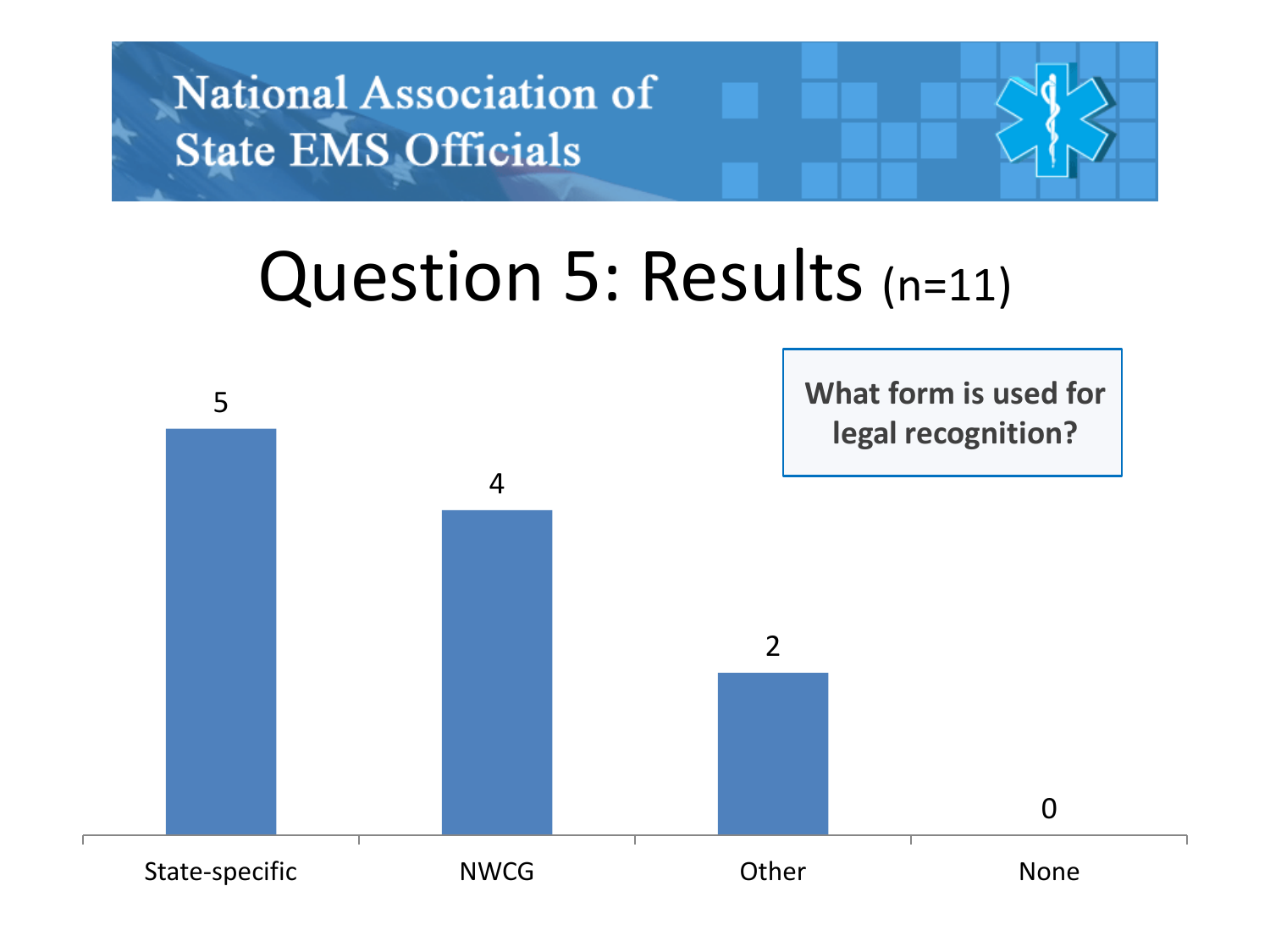#### Question 6

Given you have indicated that you provide legal recognition for federal EMTs who do not hold an EMT license or certification issued by your state, are you able to **pre-credential** specific EMTs for the 2012 wildfire season (**before** the wildfire has actually been declared in your state)?

- a) Yes, the process is as indicated above
- b) Yes, but the process would be different
- c) No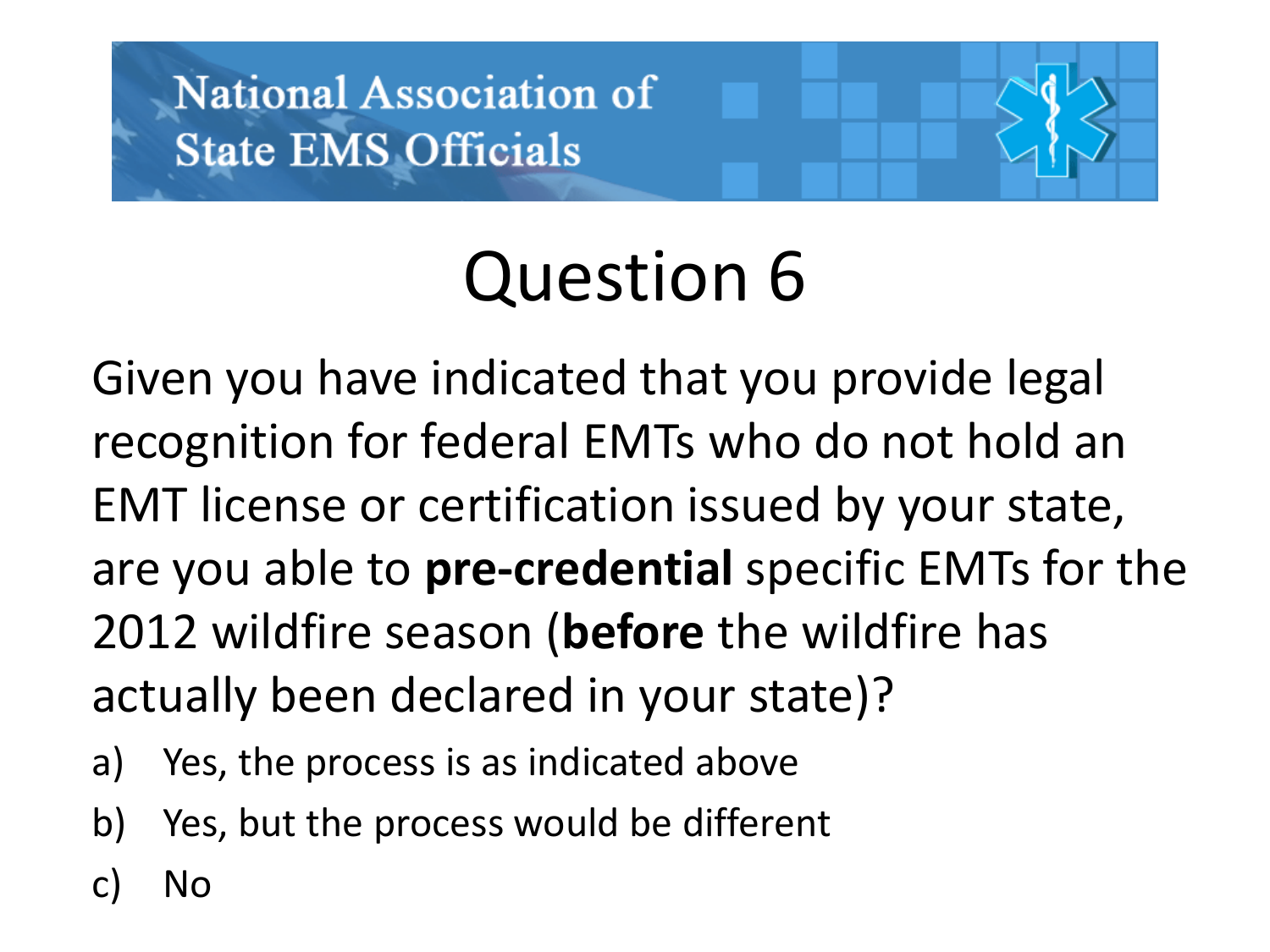#### Question 6: Responses (n=11)

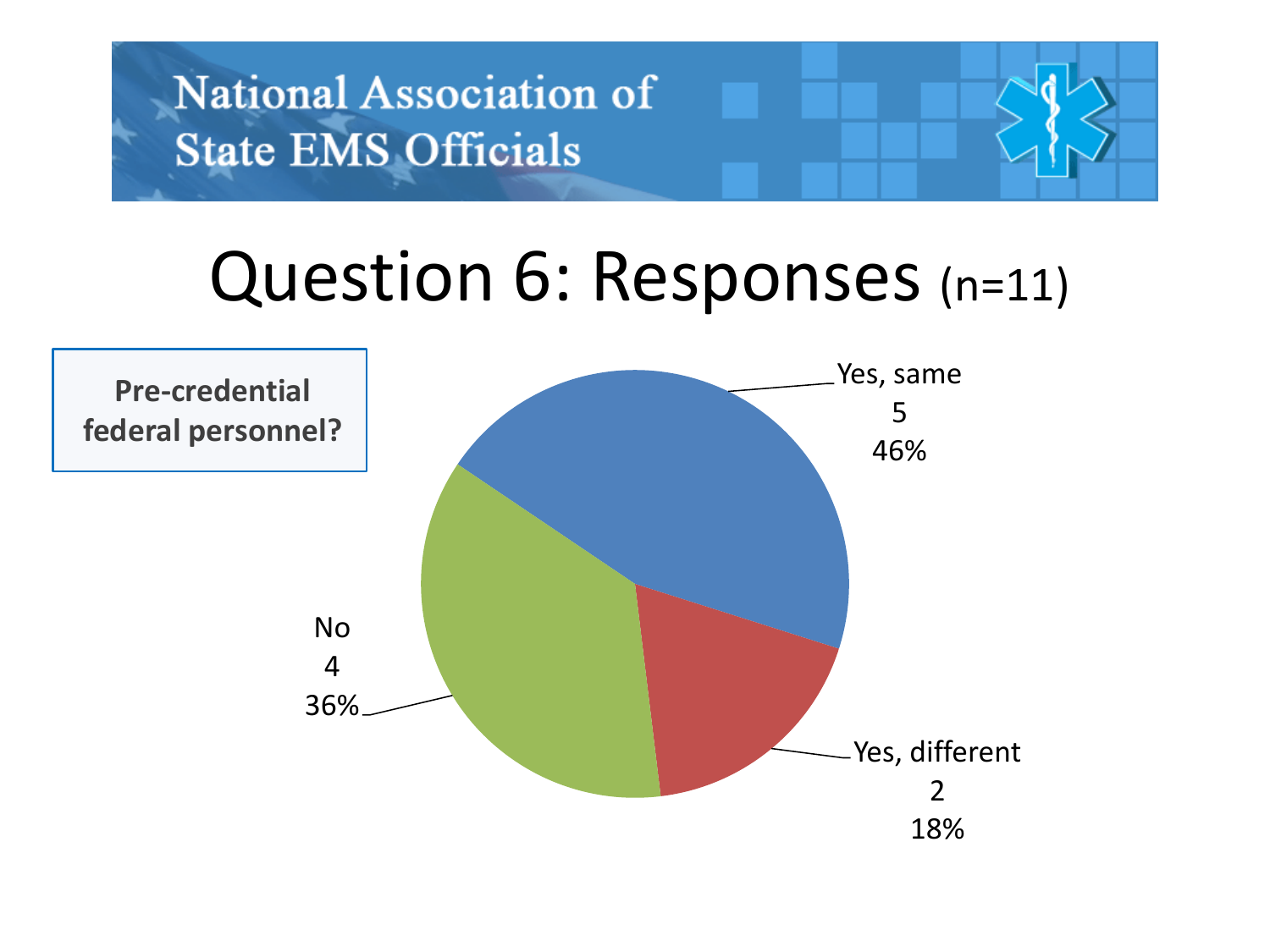## Question 7

Some federal agencies have specific structured teams that utilize non-federal (contractor) EMTs who hold a license or certification in another state. Do you have a process to provide legal recognition to contractor EMTs on these federal response teams?

- a) Yes, similar to above
- b) Yes, but the process would be different
- c) No, EMTs on federal teams who are licensed or certified in another state do not need to be credentialed to provide medical response to a wildfire in our state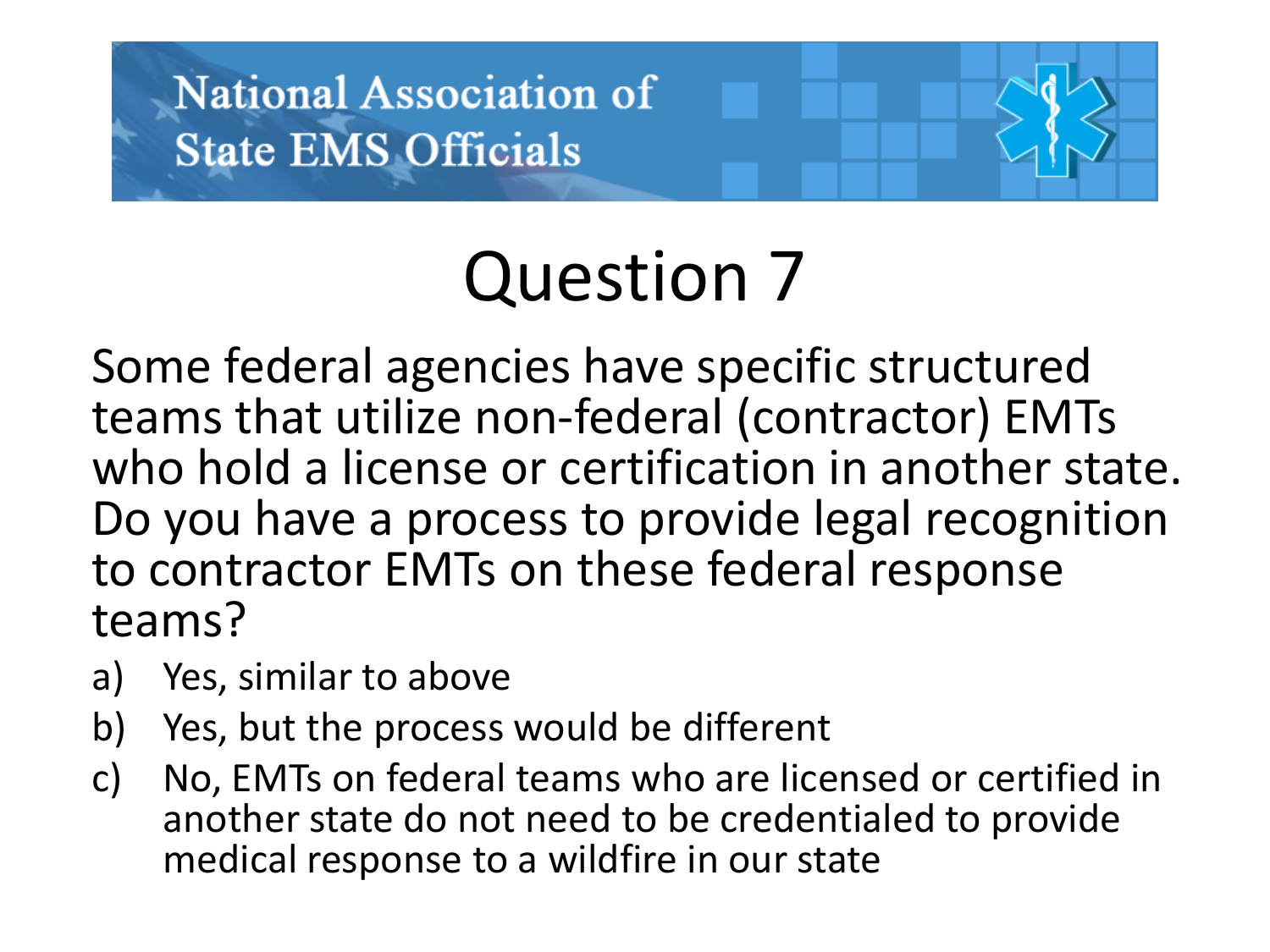#### Question 7: Results (n=11)



**Recognition process for contract employees?**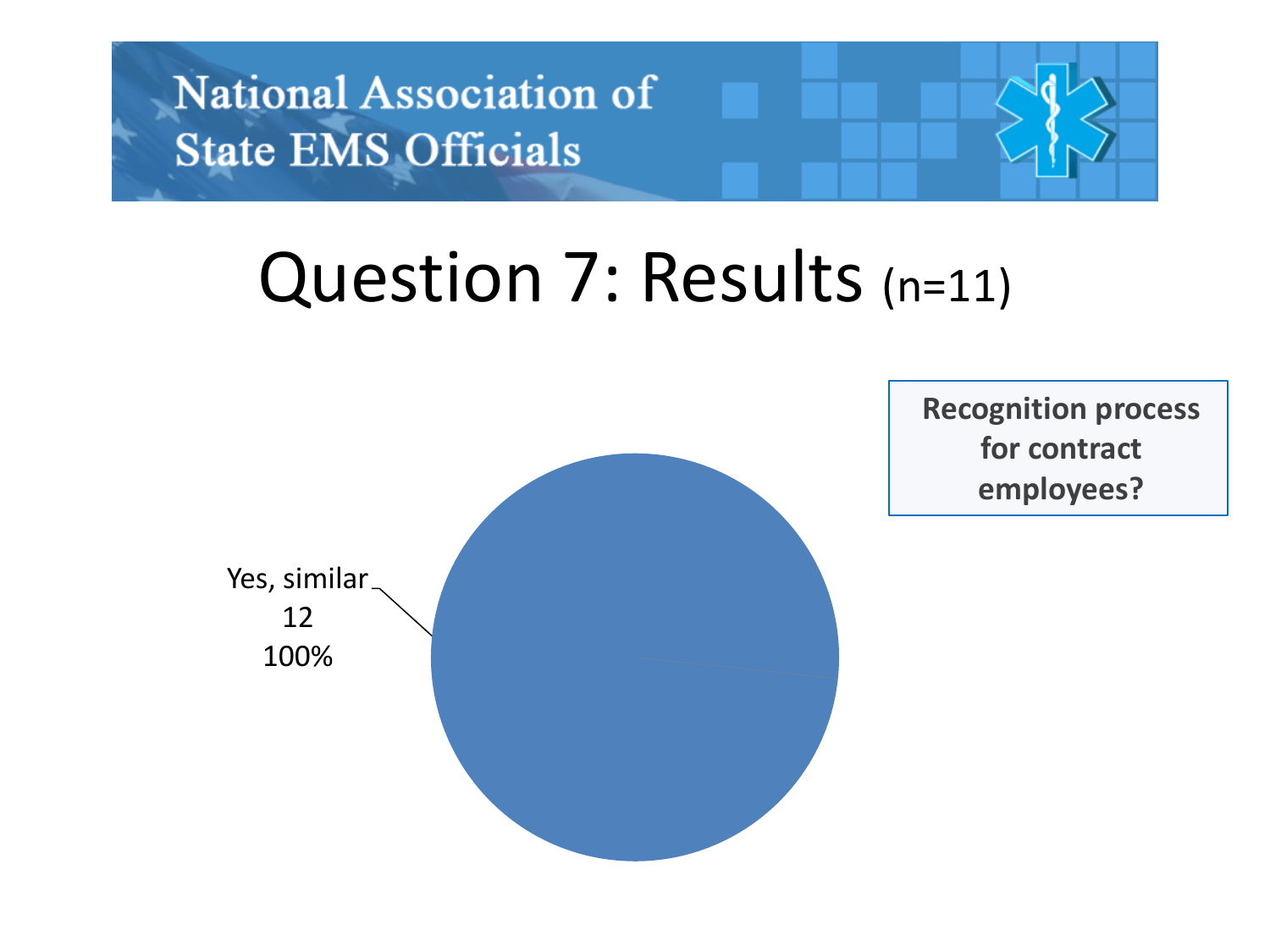#### State-Specific Information

The following slides review each state's response to the survey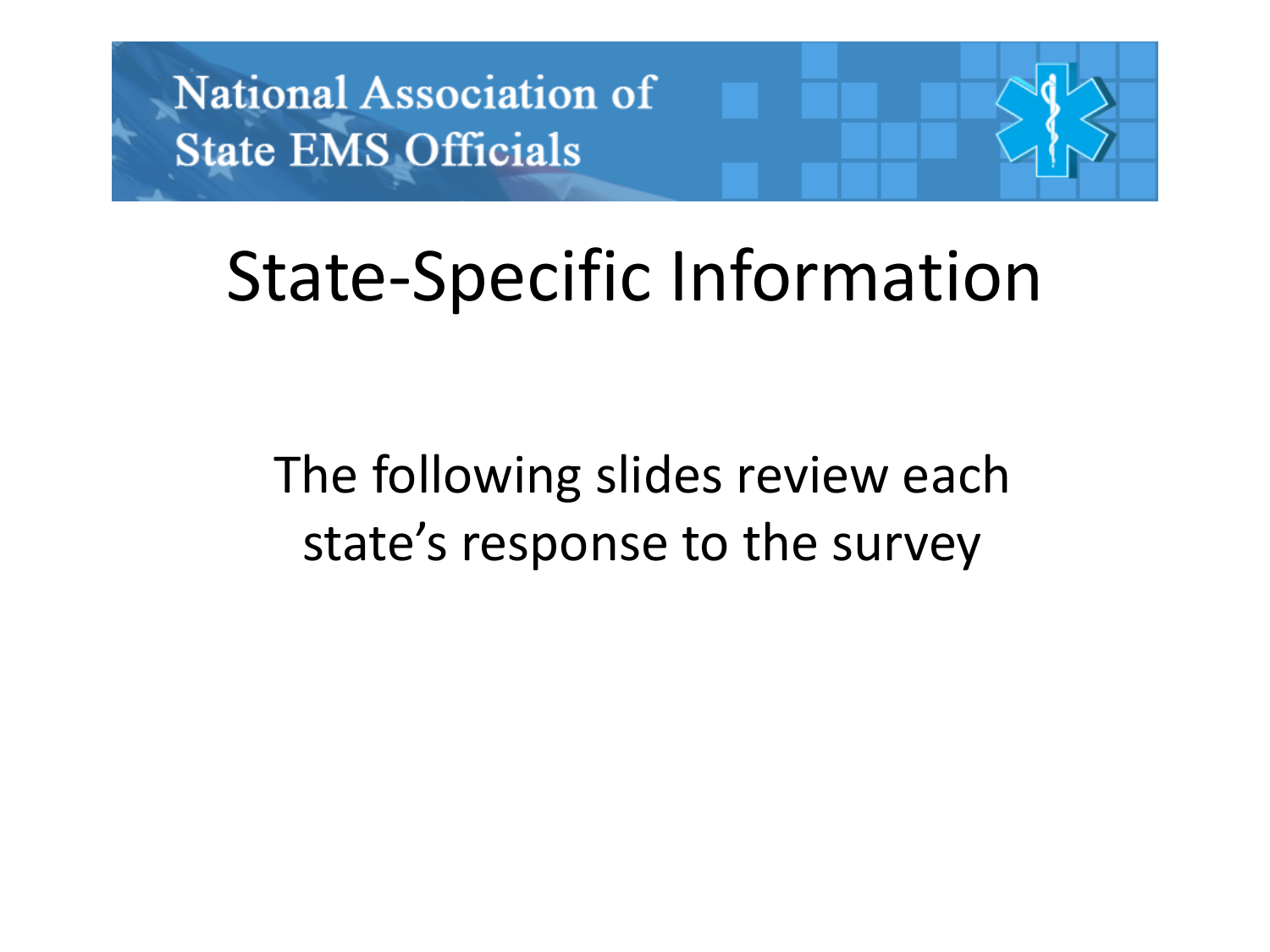#### Alaska

- Contact the EMS office to obtain legal recognition
- Process is outline in state Statute/Rule
	- When providing mutual aid…., a person who is licensed or certified in another state, territory, or nation, as an EMT, …. or some other designation as an emergency medical responder, may provide care consistent with the scope of practice in the state, territory, or nation of origin, so long as medical direction is provided by a physician for advanced life support procedures, and the care is not precluded by the laws of the state, territory, or nation of origin.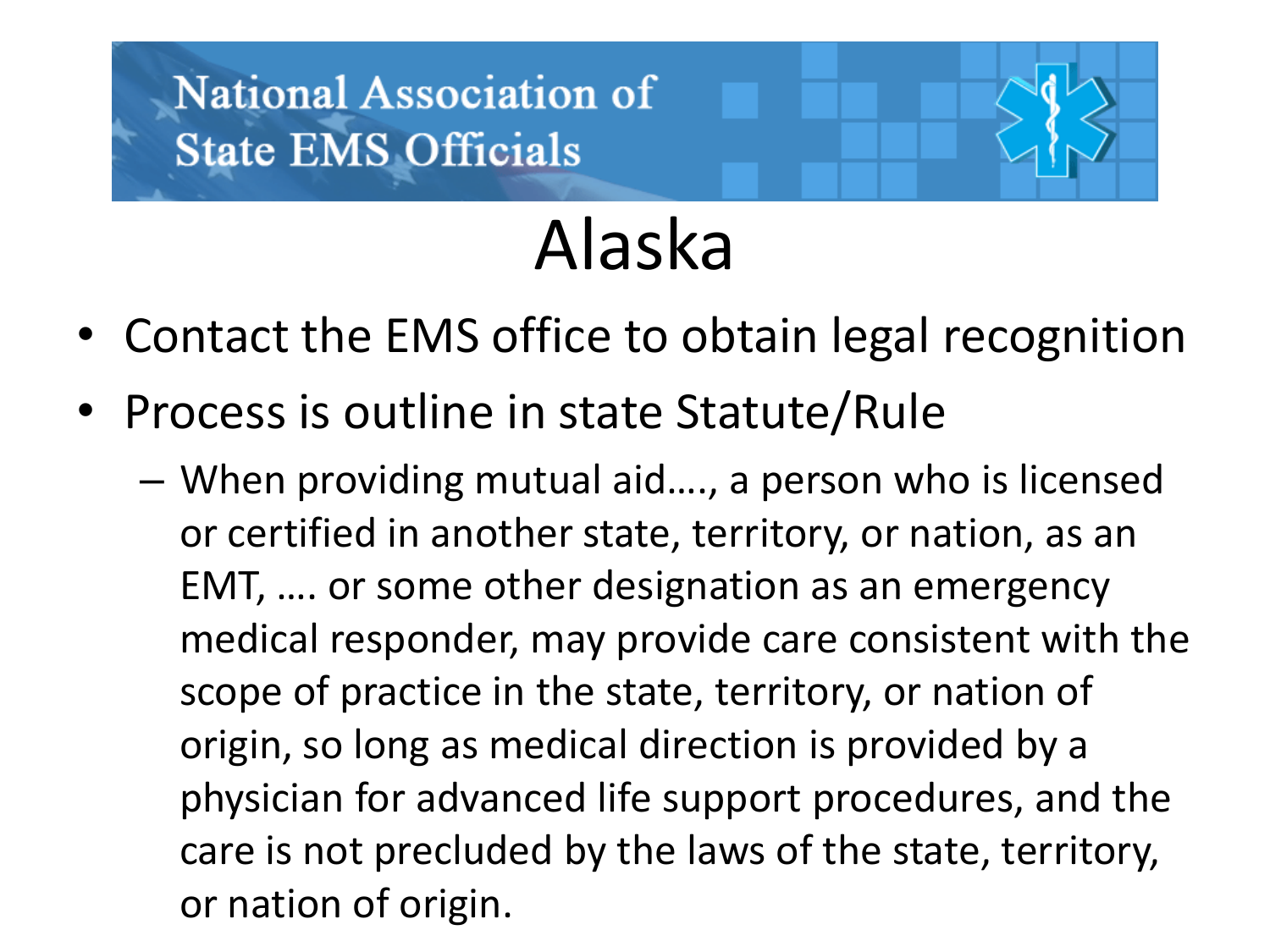#### Alaska con't

- State-specific form
- Pre-credentialing would be possible
- Credentialing of contract employees would be the same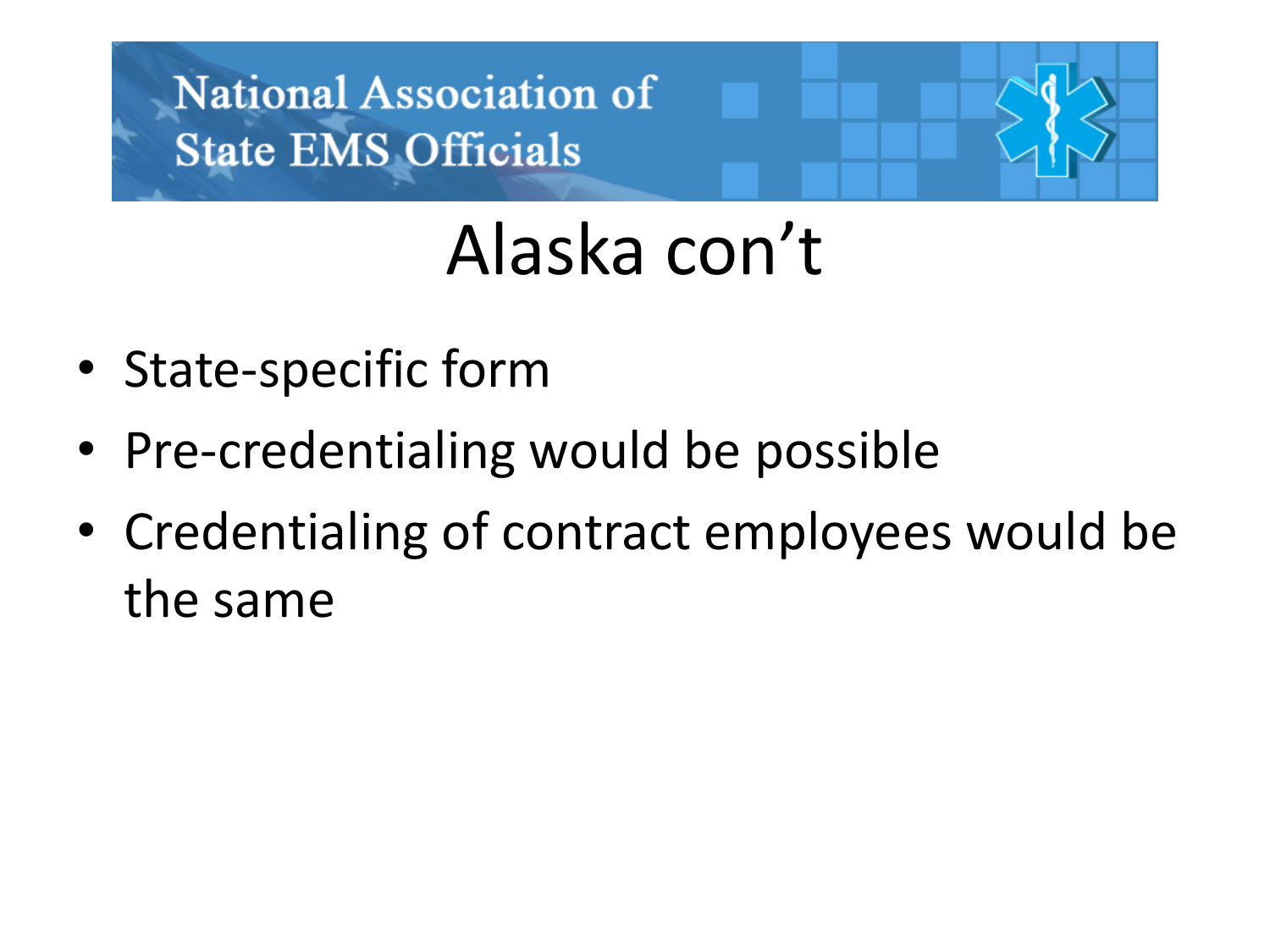#### Arizona

- Contact the EMS office to obtain legal recognition
- Process is outline in state Statute/Rule
	- We have no ability (unless during a state/national emergency) to certify an EMT if they do not meet state requirements. If they meet our requirements (current NREMT) then they can easily be certified for either a **one-time**, temporary 6 month period or for a normal 2 year period.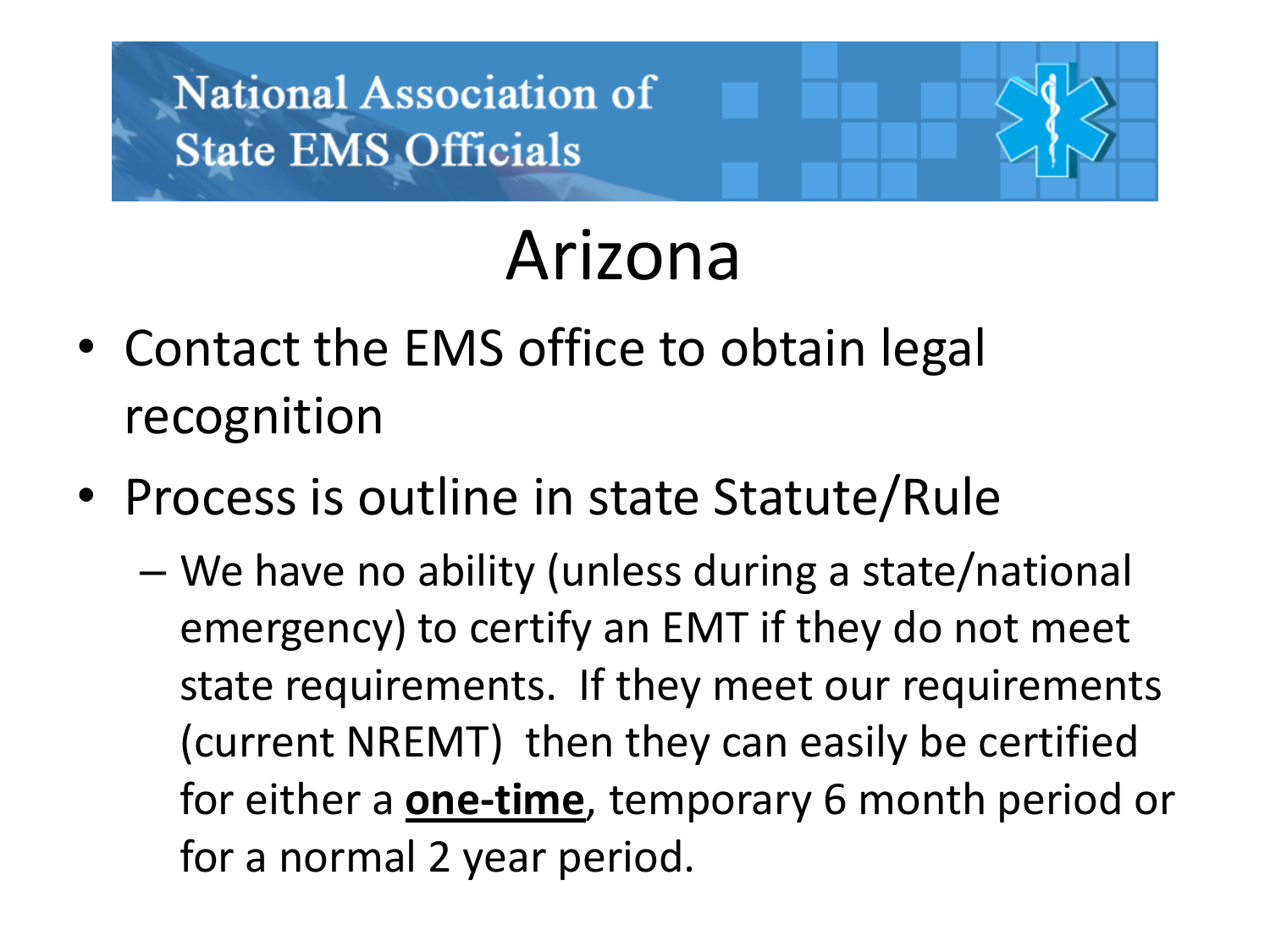#### Arizona con't

- Other form (same form for all individuals requiring AZ certification)
- Pre-credentialing would not be possible
	- EMTs have to achieve AZ certification unless state of Federal emergency
- Credentialing of contract employees would be the same
	- They must gain AZ certification just like everyone else.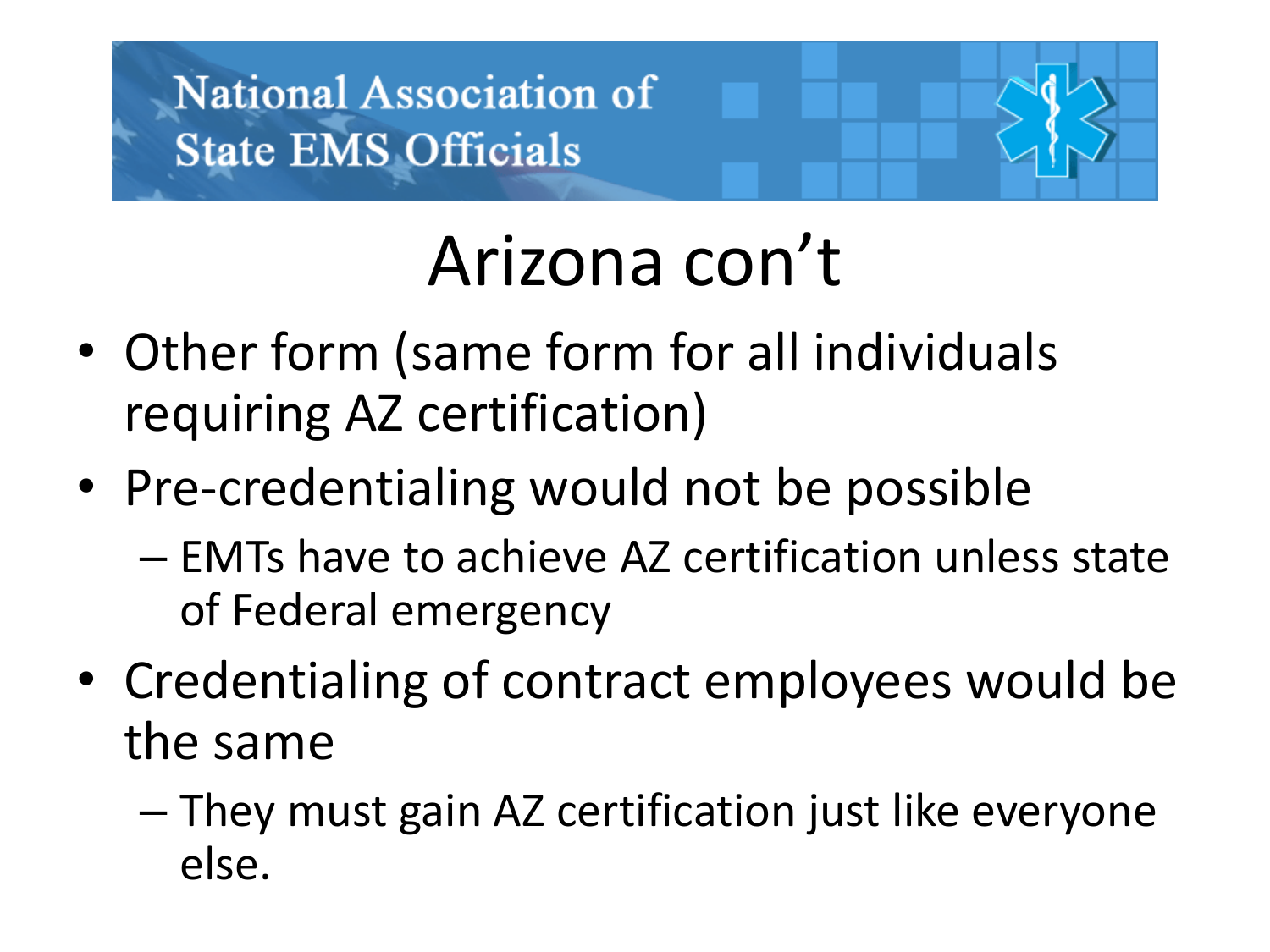

### California

- Contact the EMS office to obtain legal recognition
	- Federal personnel responding on federal lands that are not part of the local EMS system do not need to notify the local medical director.
- Process is outline in state Statute/Rule
	- An out-of-state EMT may temporarily practice in CA provided all of the following conditions are met:

a) Are either an NREMT OR have a valid EMT license/certificate issued by one of the following agencies of the federal government: • Any Armed Forces branch • NPS • BLM • USFS

b) Are approved by the medical director of the local EMS agency to practice that jurisdiction

c) They may utilize the scope of practice as defined by the entity with whom they are licensed/certified

d) They will observe any limits placed on their scope of practice by the local medical director, should the local medical director exercise that option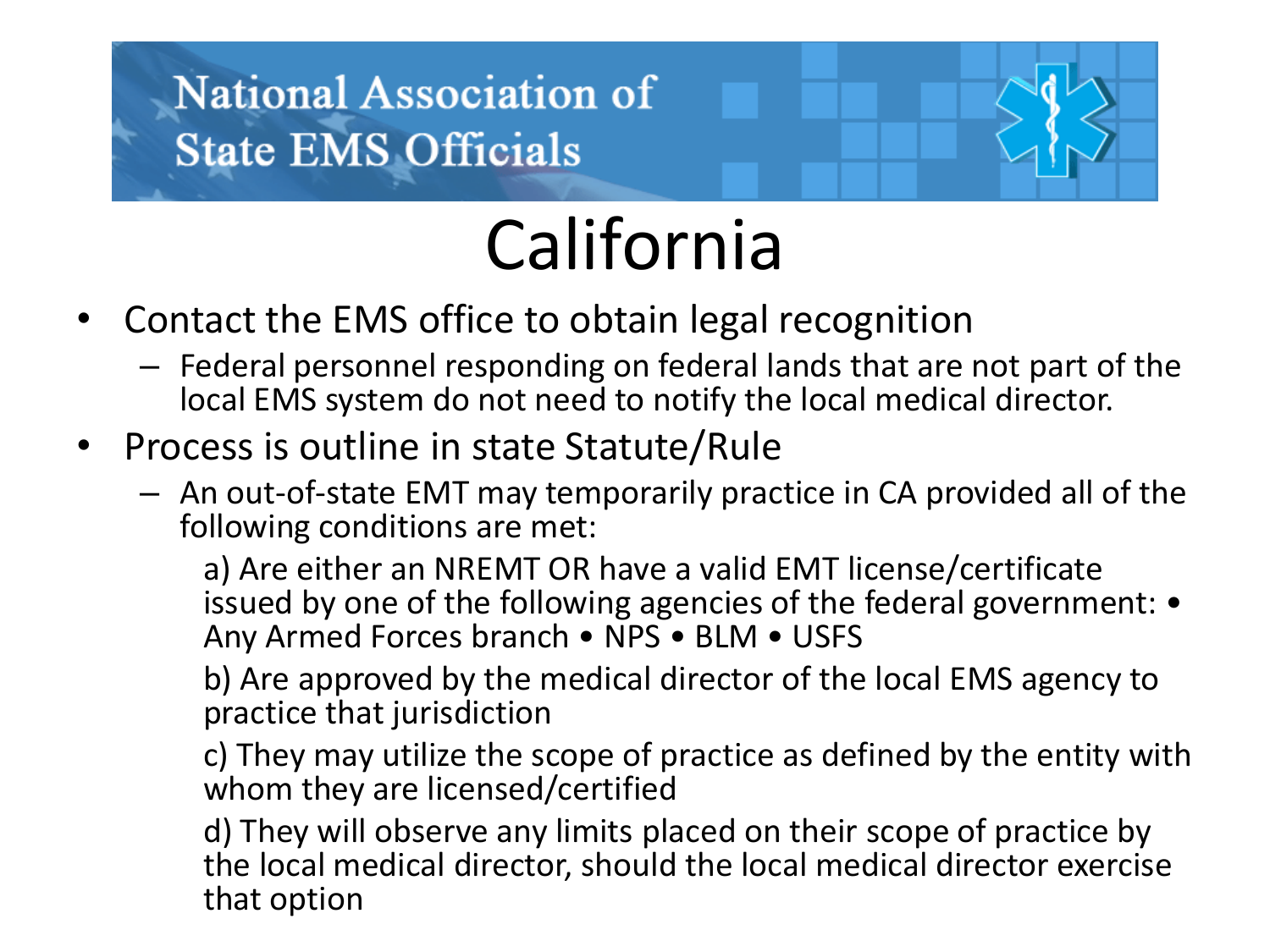### California con't

- NWCG form
- Pre-credentialing would not be possible
	- The only way to pre-credential out-of-state certified EMTs to practice in CA would be for those EMTs to obtain a CA EMT certification ahead of time.
- Credentialing of contract employees would be the same
	- This applies to EMTs but not paramedics.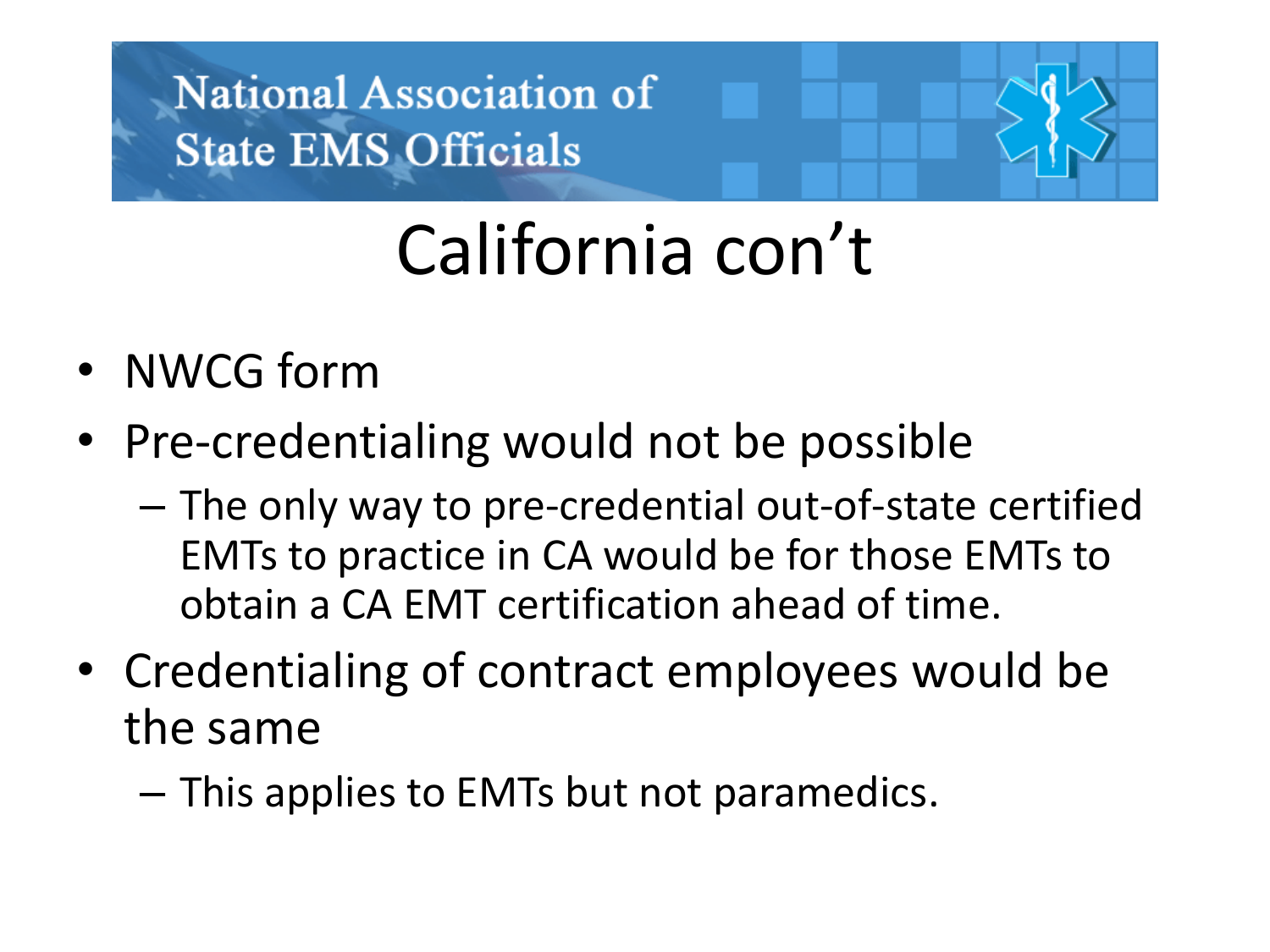### Colorado

- Contact the EMS office to obtain legal recognition
- Process is outline in state Statute/Rule
	- Colorado does not have a recognition process specific to Wildland fire personnel. Wildland fire personnel are eligible for state certification under our existing statutes and regulations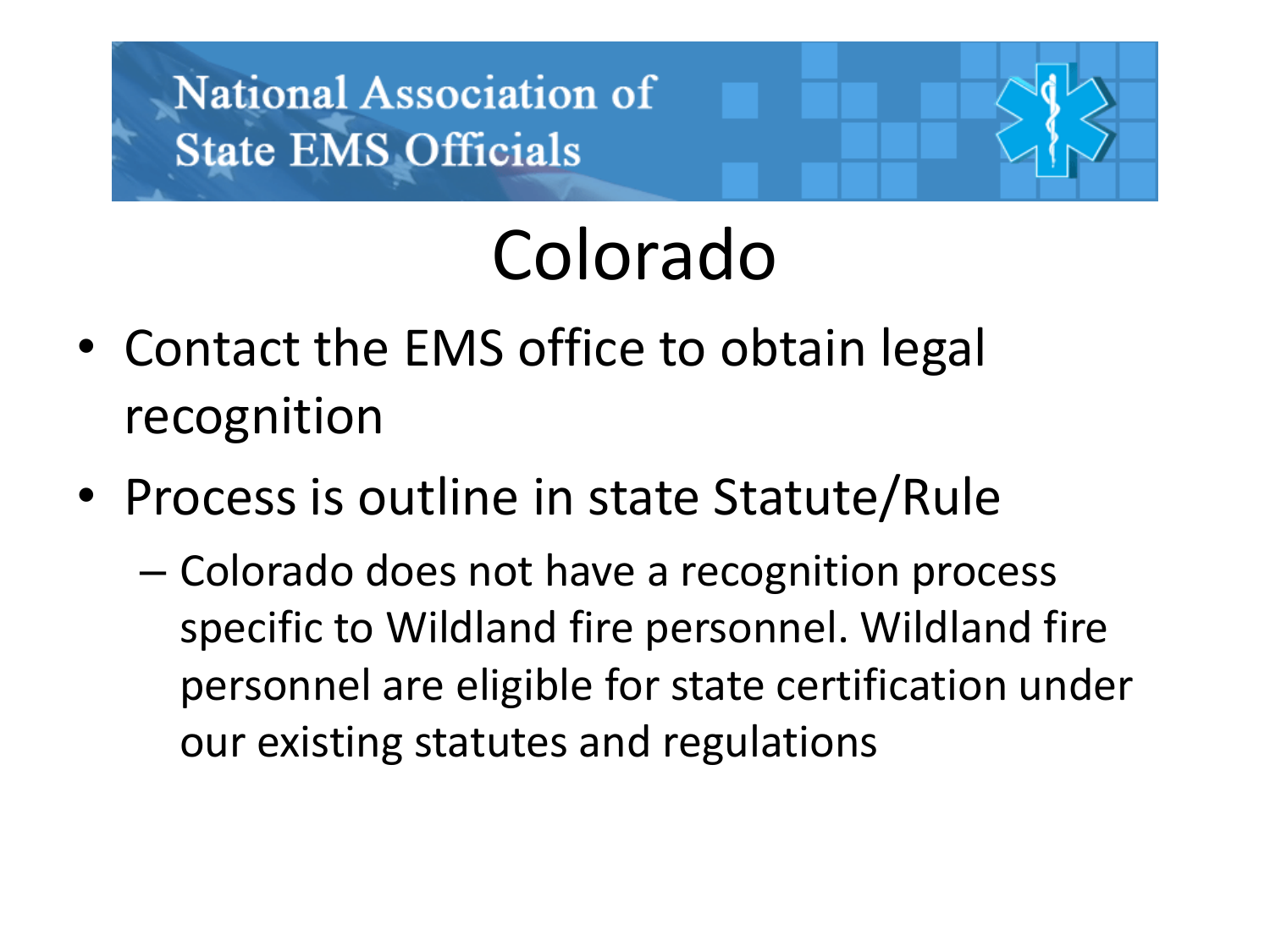### Colorado con't

- State-specific form
	- Regular certification application
- Pre-credentialing would be possible
	- The provisional certification portion of the application would likely be applicable in the event an individual would be interested in state certification on relatively short notice. Recommendation would be to have individuals likely to be deployed to Colorado & interested in state certification complete the application process before a deployment as our regular certification process is free of charge, is based on a current NREMT credential, but does require an FBI-background check which is time consuming. Our provisional process is a time-saver that allows a name-based background check, but does not waive the fingerprint requirement
- Credentialing of contract employees would be the same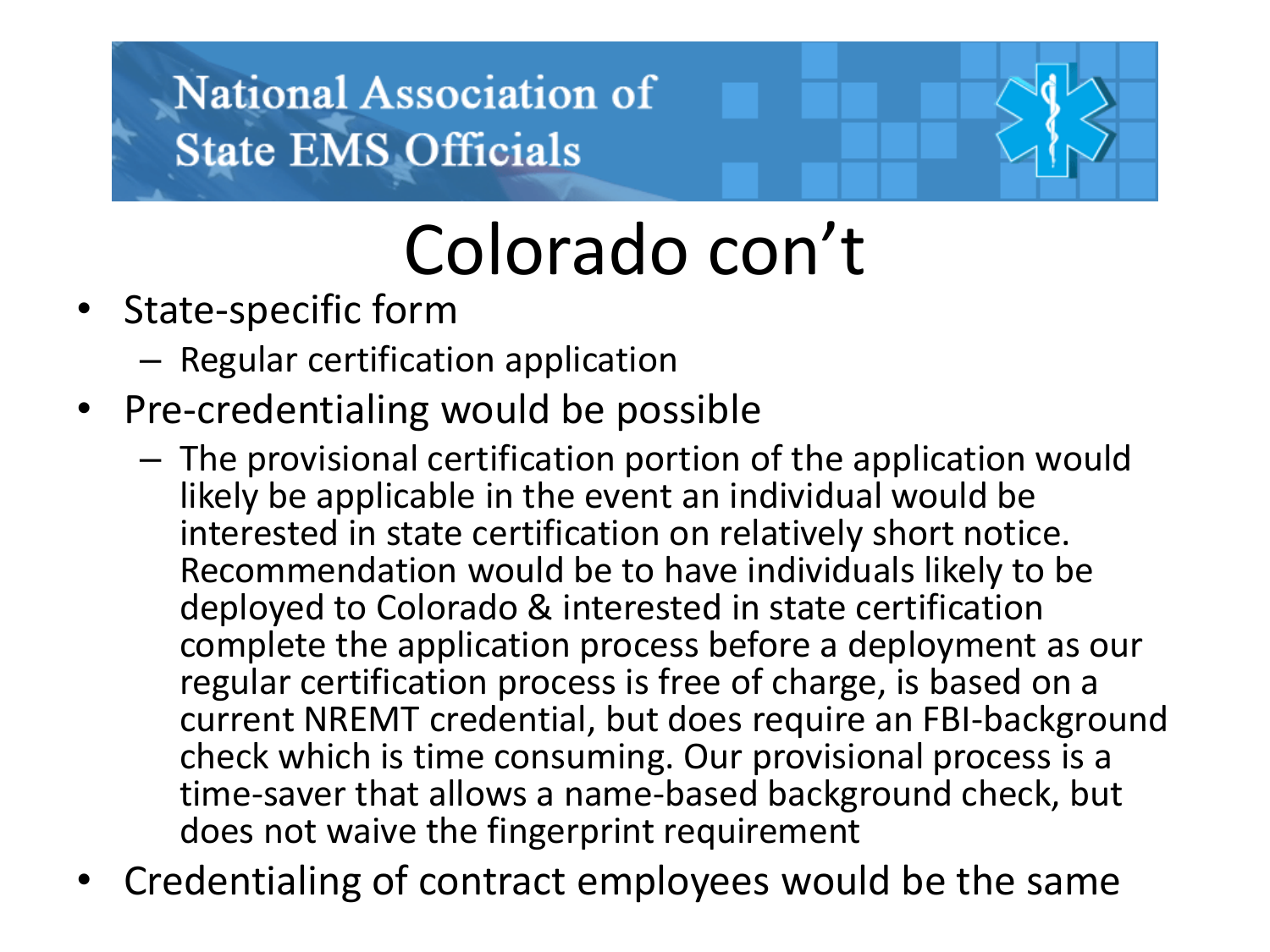- Idaho
- Contact the EMS office to obtain legal recognition
- Process is outline in state Statute/Rule. An individual:
	- who is currently licensed or certified by another State to provide emergency medical care can apply to the EMS Bureau for limited recognition to practice in Idaho. Limited recognition does not grant an individual the ability to practice outside of those specified and approved by the EMS Bureau.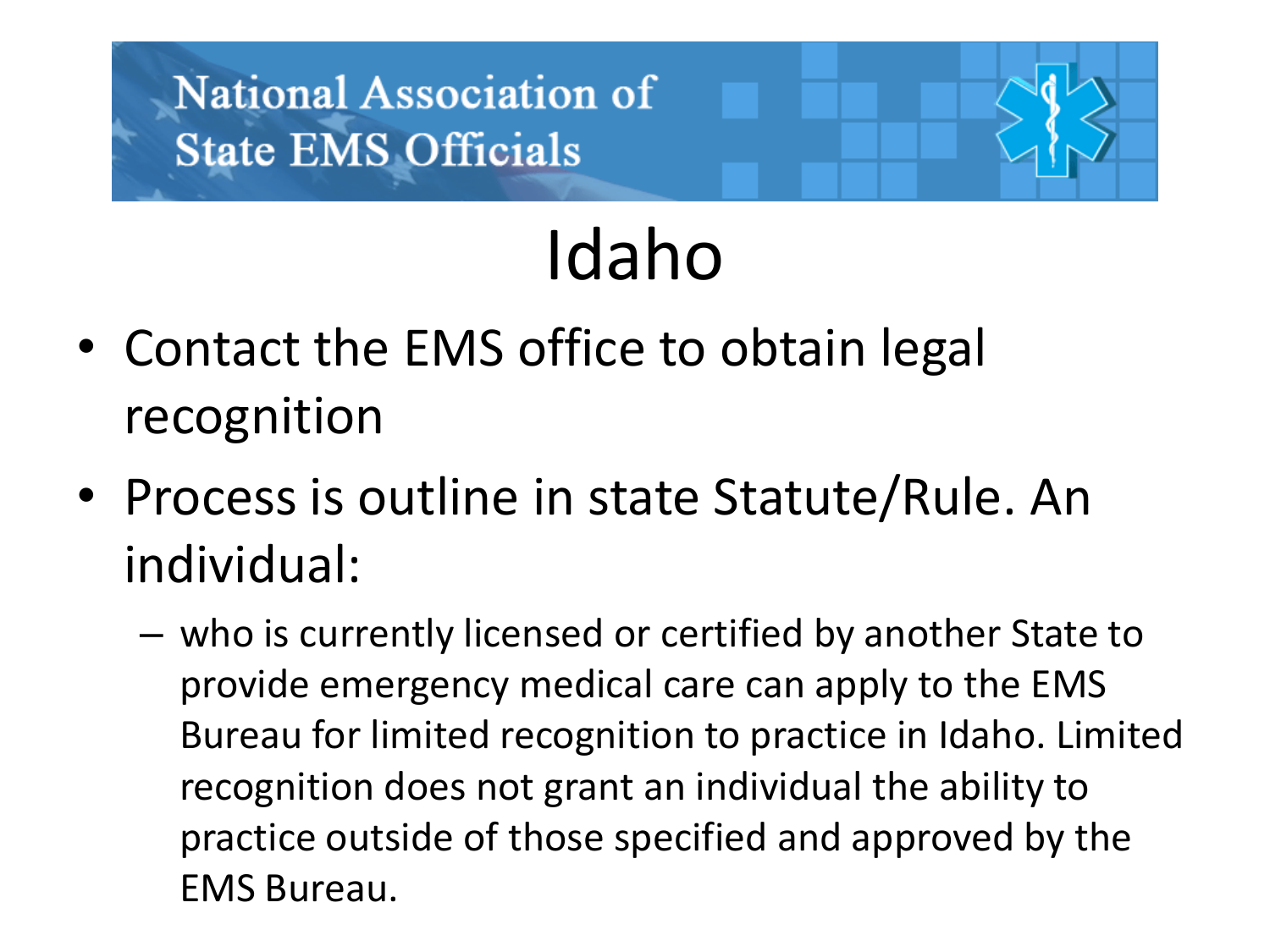### Idaho con't

- State-specific form
	- Based on NWCG form
- Pre-credentialing would be different
	- This would be a departure from what we have done in previous years, but we are willing to modify our process to allow this as it makes sense.
- Credentialing of contract employees would be the same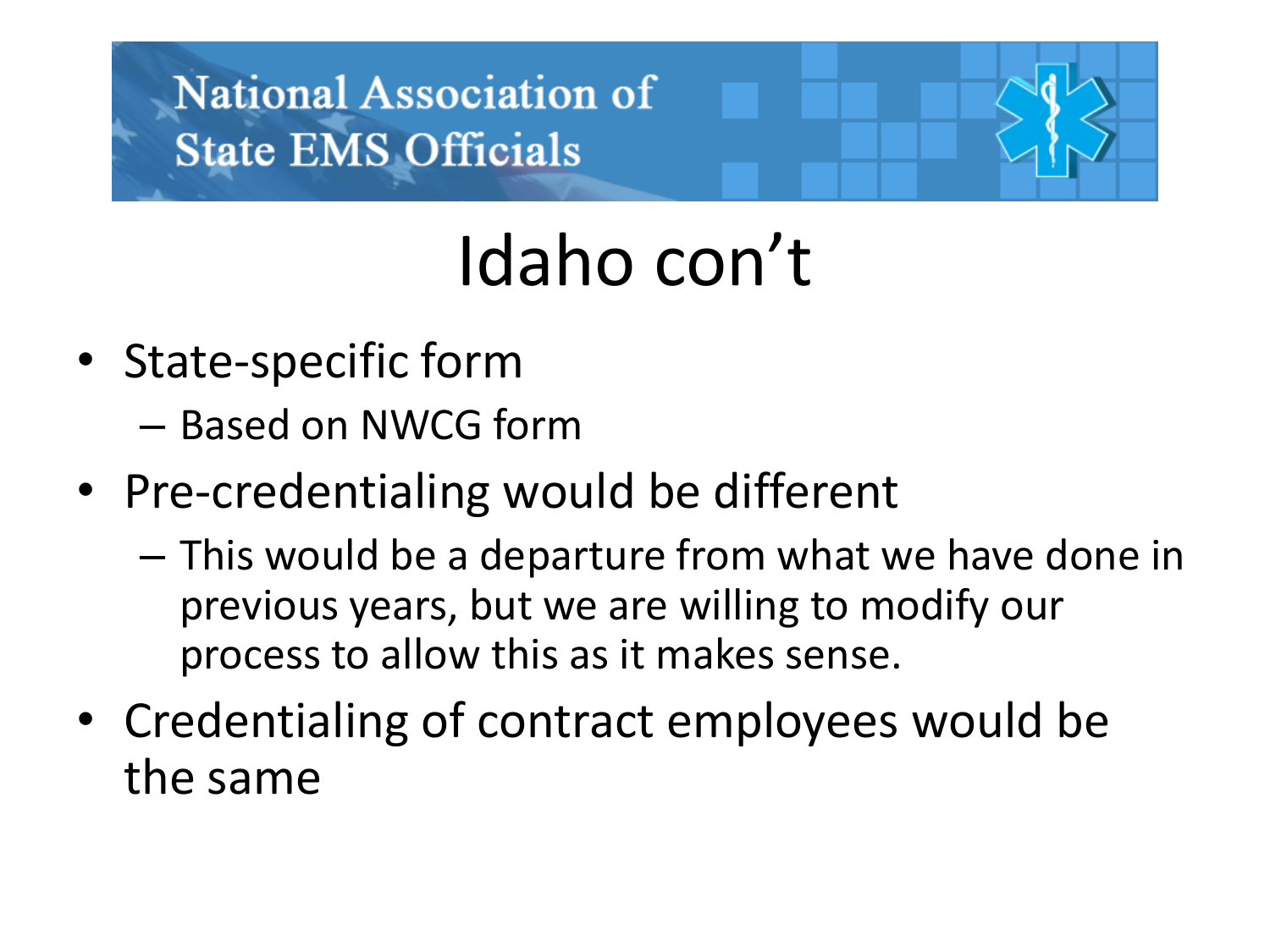

#### Montana

- Contact the EMS office to obtain legal recognition
- Process is outline in state Statute/Rule
	- An EMT currently licensed & in good standing in another state may function during a state and/or federally managed incident under Montana statewide protocols, policies, & procedures but shall comply with all of the following:
		- EMT's practice limited to duration of state/federally managed incident
		- practice contained within the designated geographic incident area
		- practice at the basic level, even if licensed at a higher level in home state
			- Unless: individual is licensed at an EMT-I or EMT-P, & the incident has Montana licensed physician medical control who authorizes functioning beyond the basic level
		- provide current state licensure proof in good standing
		- submit the appropriate form to the board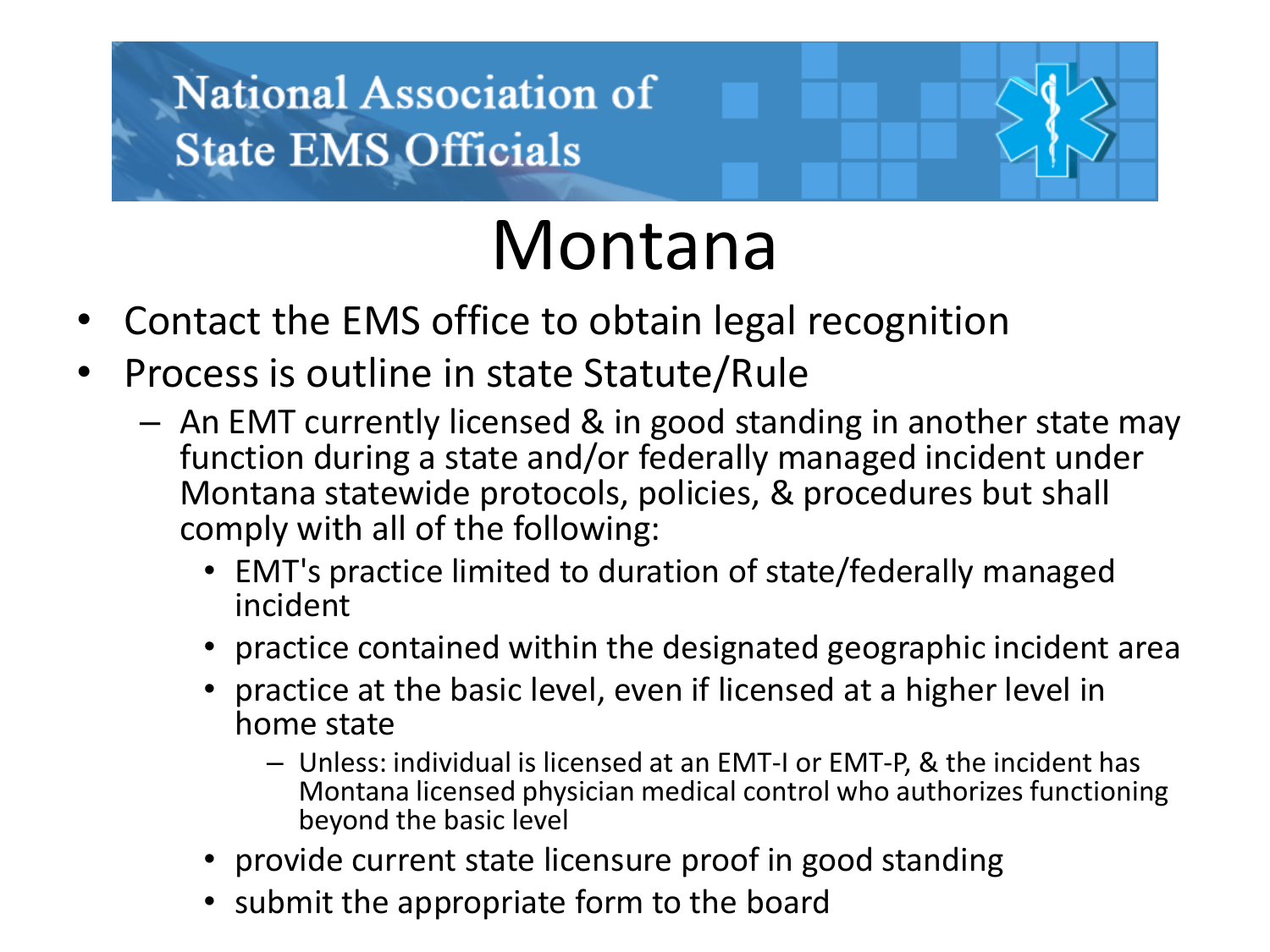#### Montana con't

- State-specific form
- Pre-credentialing would be possible
- Credentialing of contract employees would be the same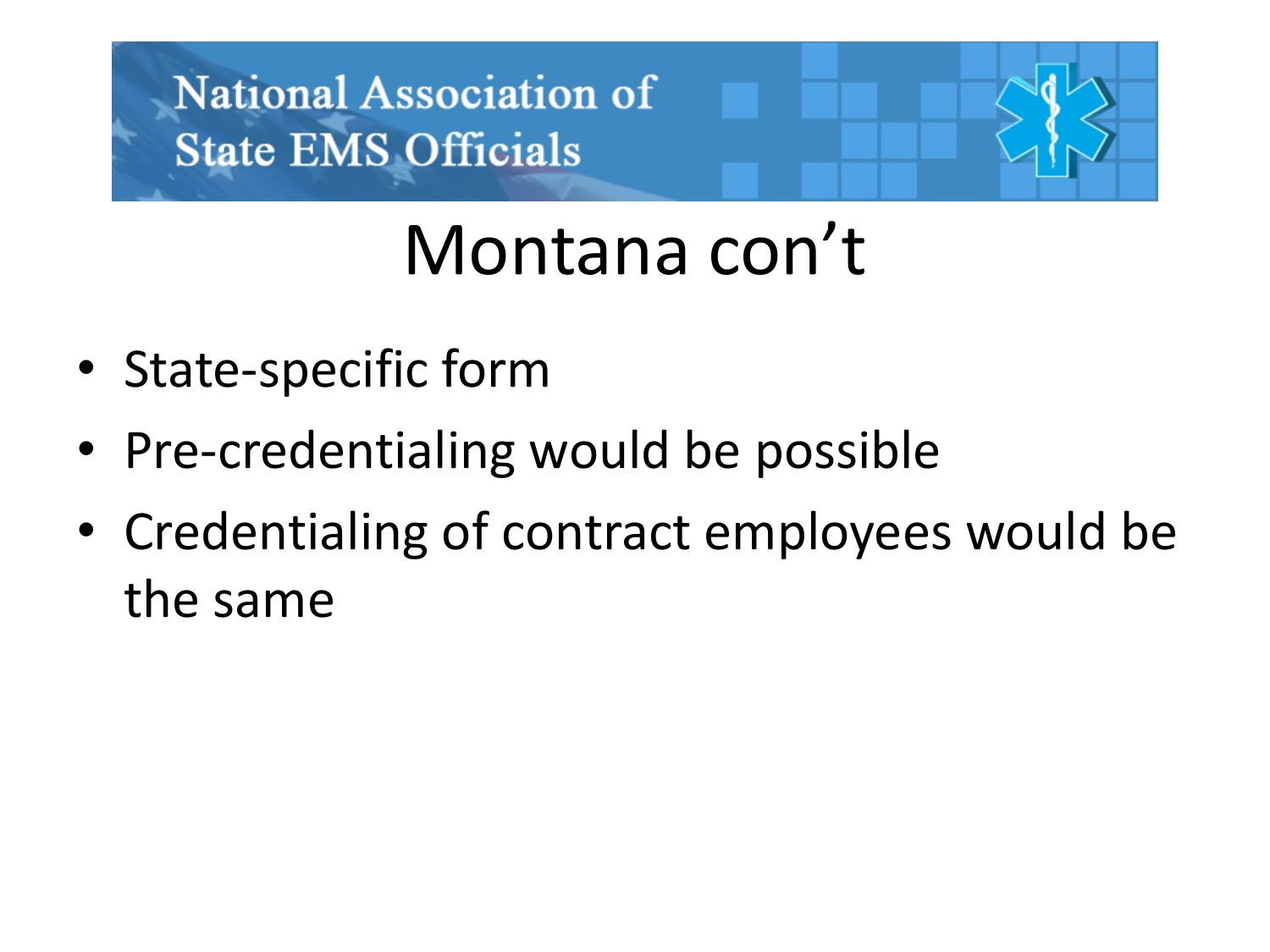

#### New Mexico

- Contact the EMS office to obtain legal recognition
- Process is outline in state Statute/Rule; the individual:
	- must be responding to a specific emergency incident;
	- shall contact the EMS bureau prior to beginning EMS operations in NM;
	- shall provide copies of individual certification or licensure from another state or the national registry;
	- shall provide a national wildland fire "request for recognition" form;
	- shall provide evidence of written medical protocols and scope of practice; the bureau may restrict the provided scope of practice; &
	- shall contact the local EMS system for coordination of services.
	- maximum approved time for out-of-state licensure for a specific emergency incident is thirty (30) days and may be renewed on a case by case basis.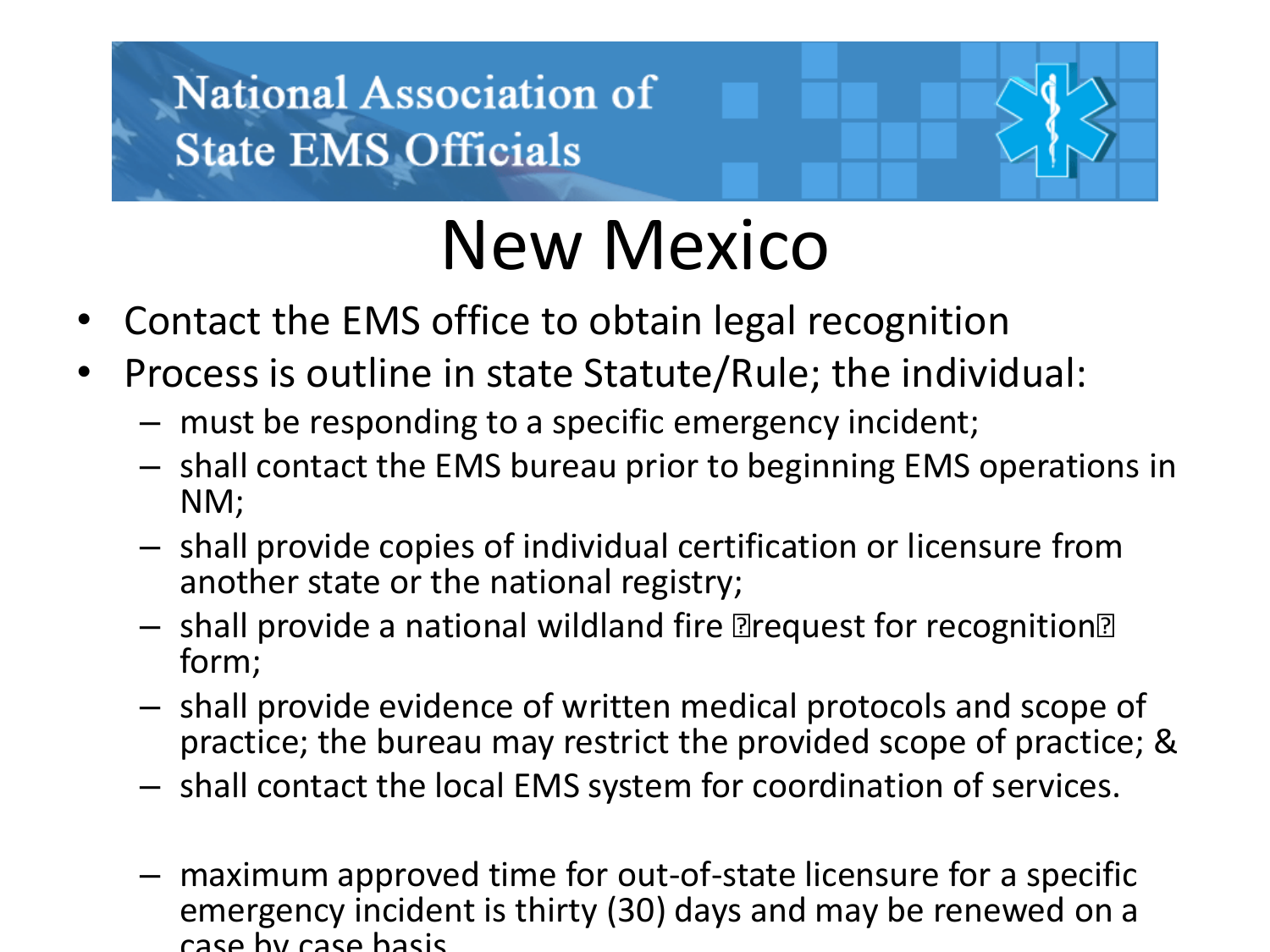#### New Mexico con't

- NWCG form
- Pre-credentialing would be different
	- The request for recognition is received by the federal team leader, along with copies of active/valid state licensure. That person forwards this list and documentation to this bureau for preregistration.
- Credentialing of contract employees would be the same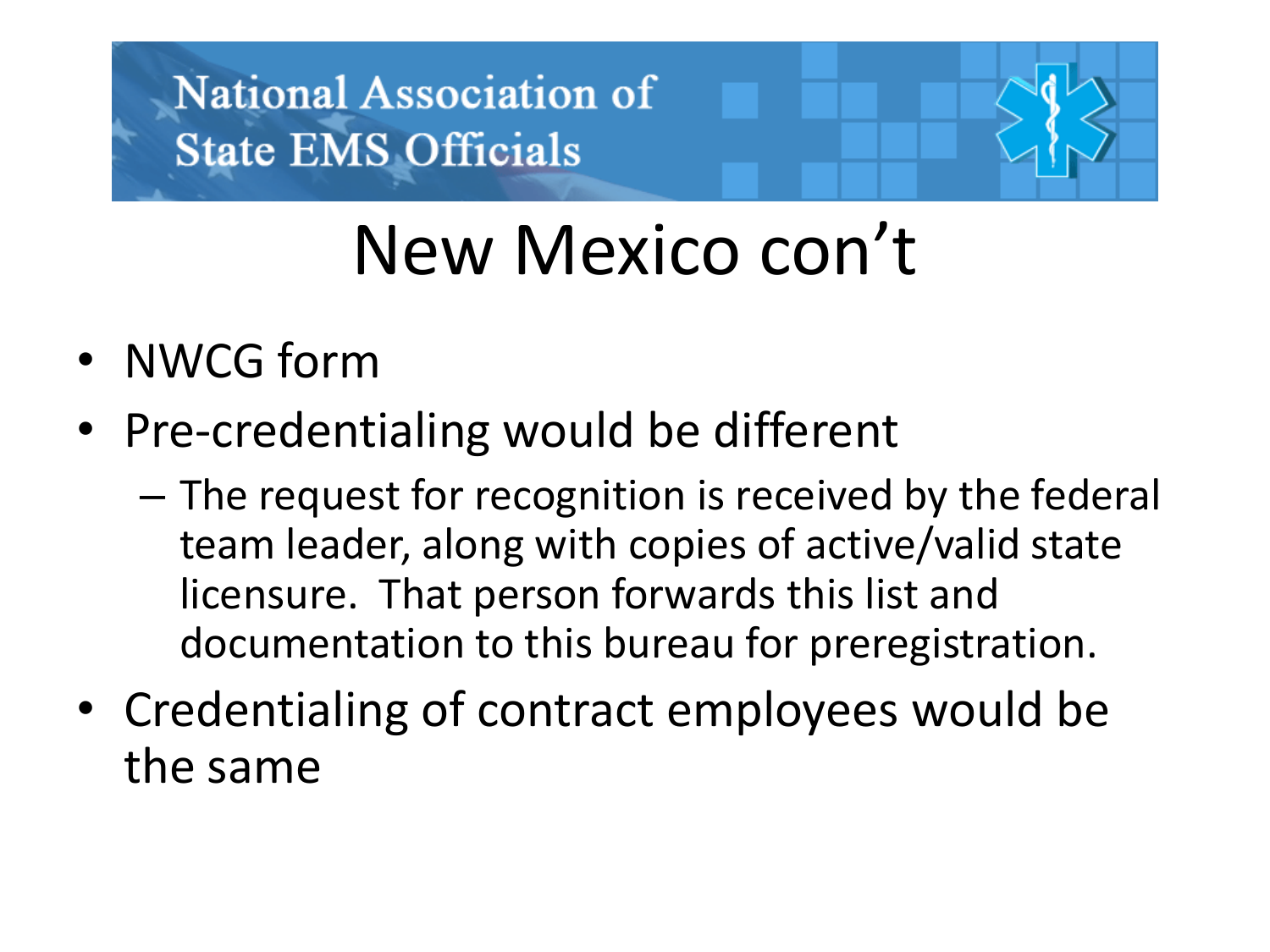#### Nevada

- Contact the EMS office to obtain legal recognition
- Process is outline in policy
	- Federal personnel (BLM, USFS, BIA, etc.) receive their "Red Cards" in accordance with NWCG standards, BLM 310-1, etc. State and local governments in NV recognize the Red Card.
	- Most wildland fires in NV end up being shared responsibility between a federal agency and a local agency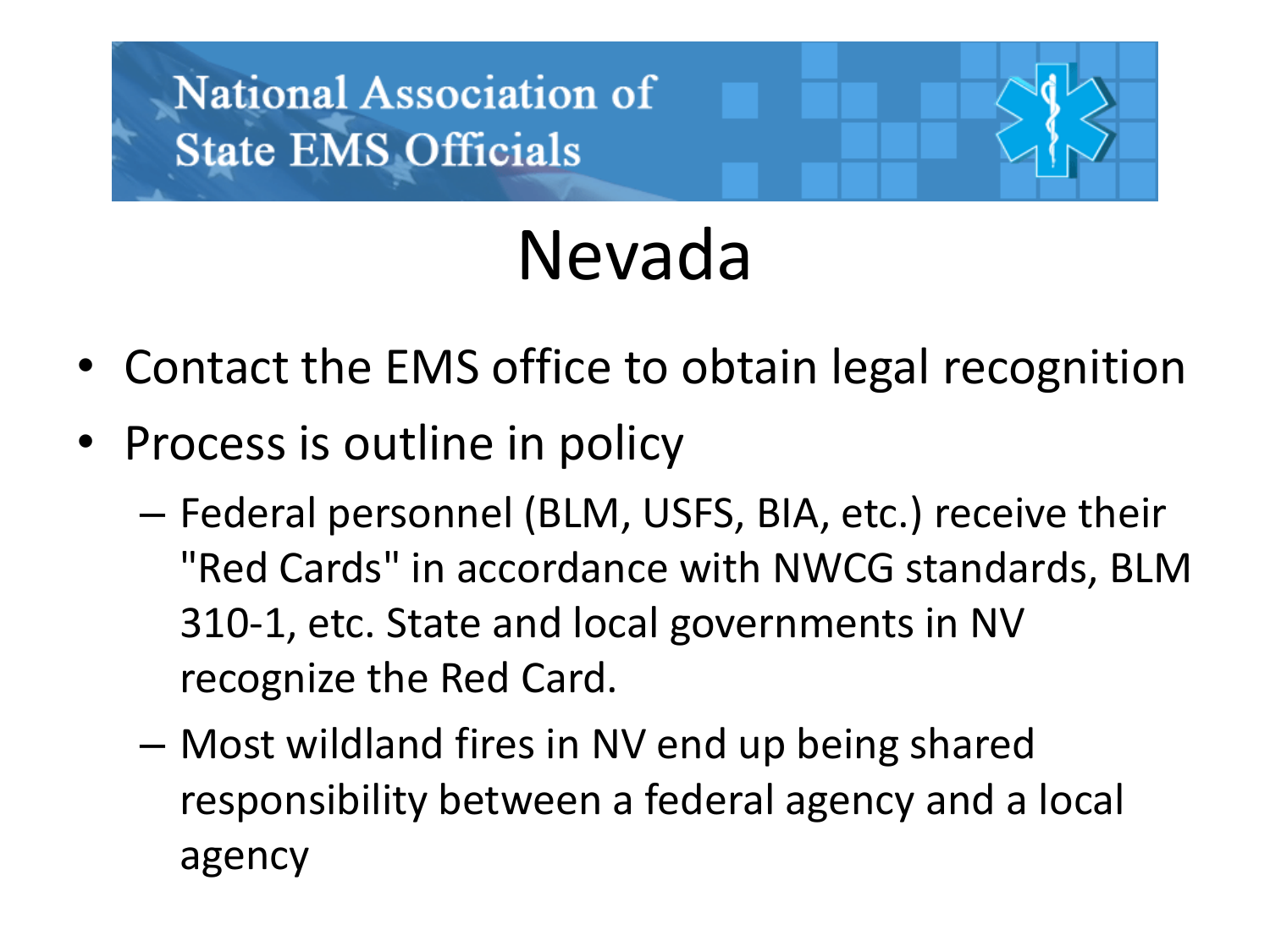### Nevada

- NWCG form
- Pre-credentialing would be possible
- Credentialing of contract employees would be the same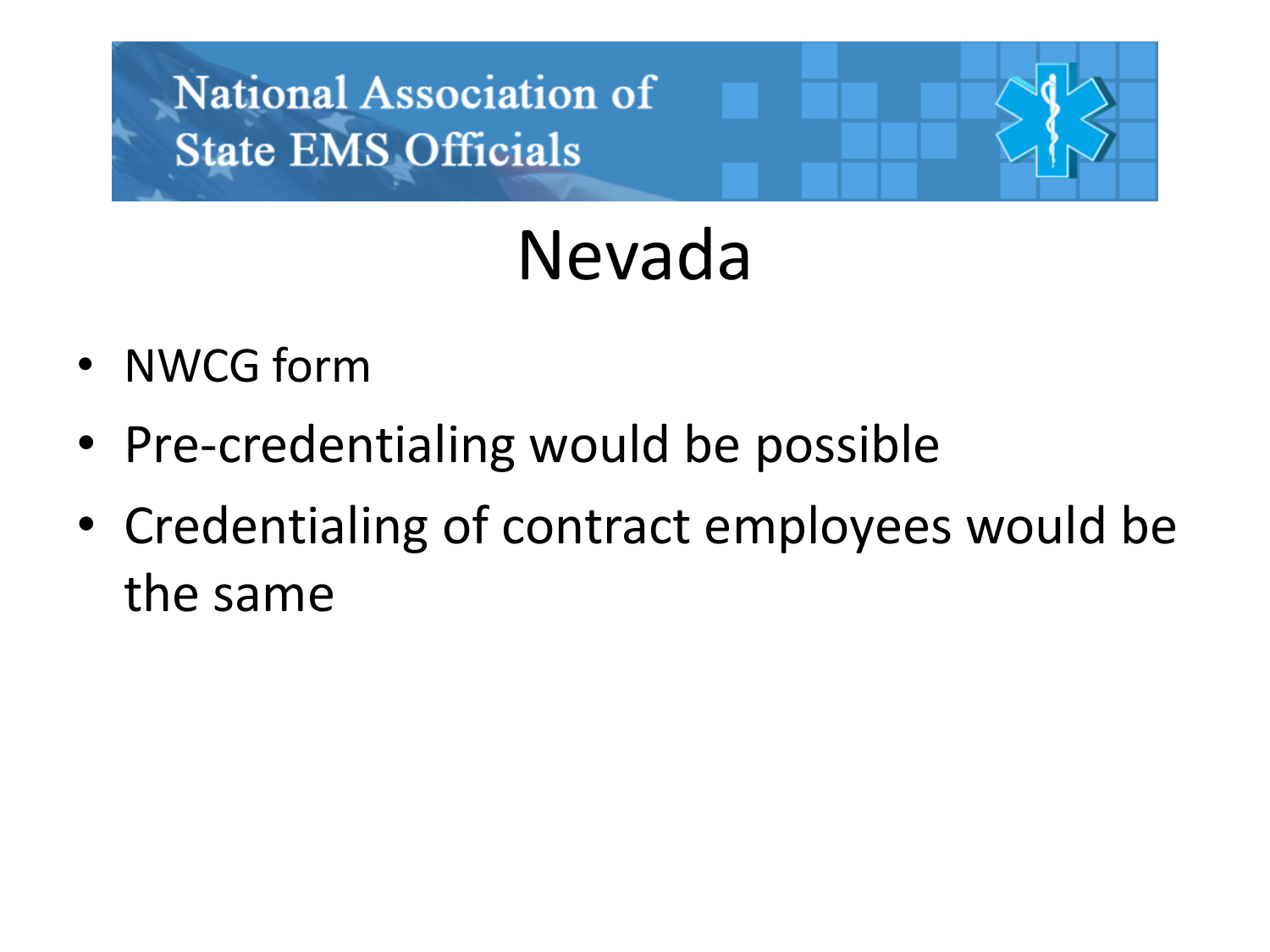#### Oregon

- Contact the EMS office to obtain legal recognition
- Process is outline in policy
	- Incident Commander or Manager of Federal event should notify State EMS & Trauma office of event and within 24 hours of mobilization fax the Limited Request for Recognition Form along with a list and License # or NREMT # of EMS personal to the EMS & Trauma Office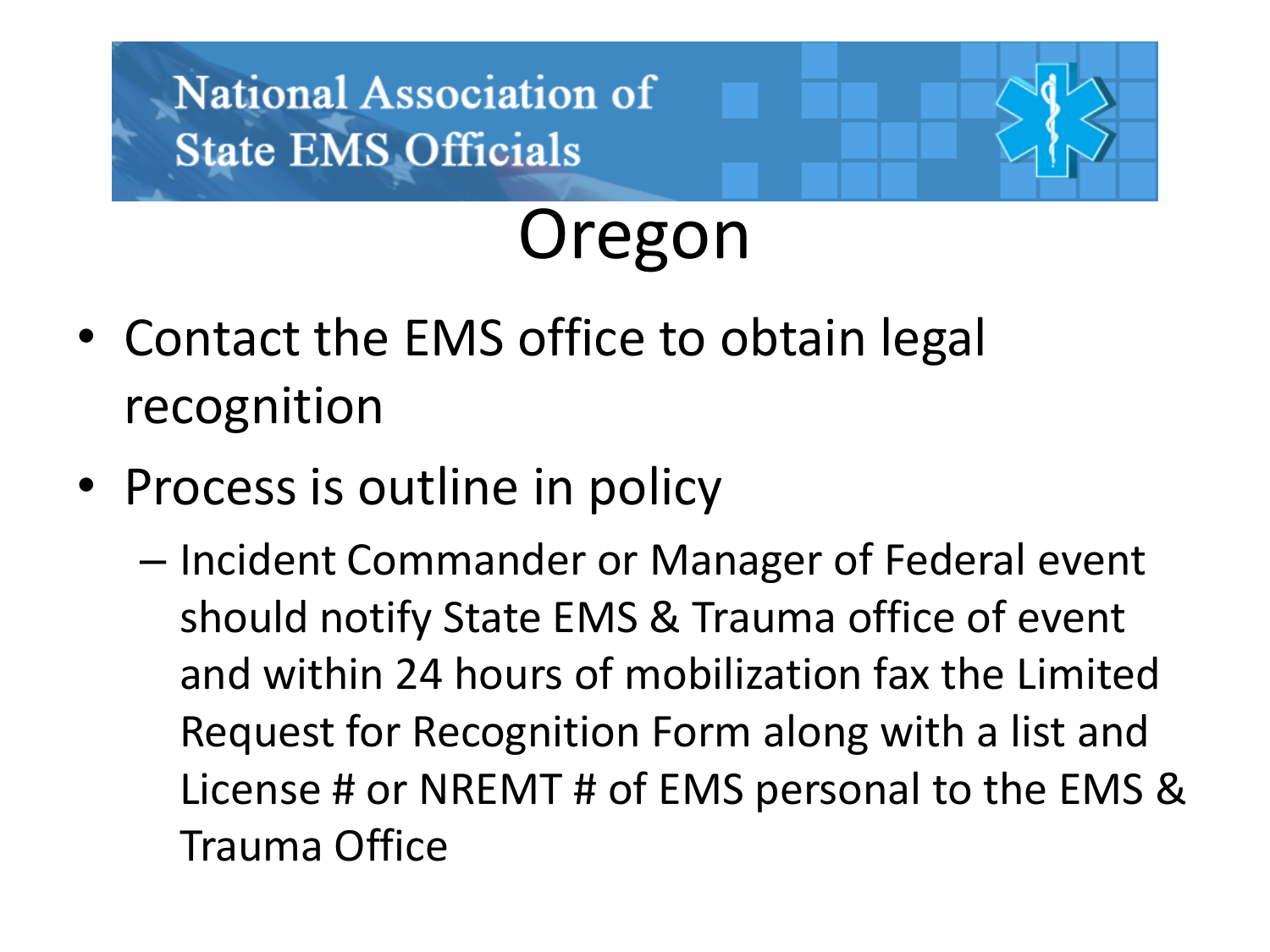### Oregon con't

- NWCG form
- Pre-credentialing would be possible
- Credentialing of contract employees would be the same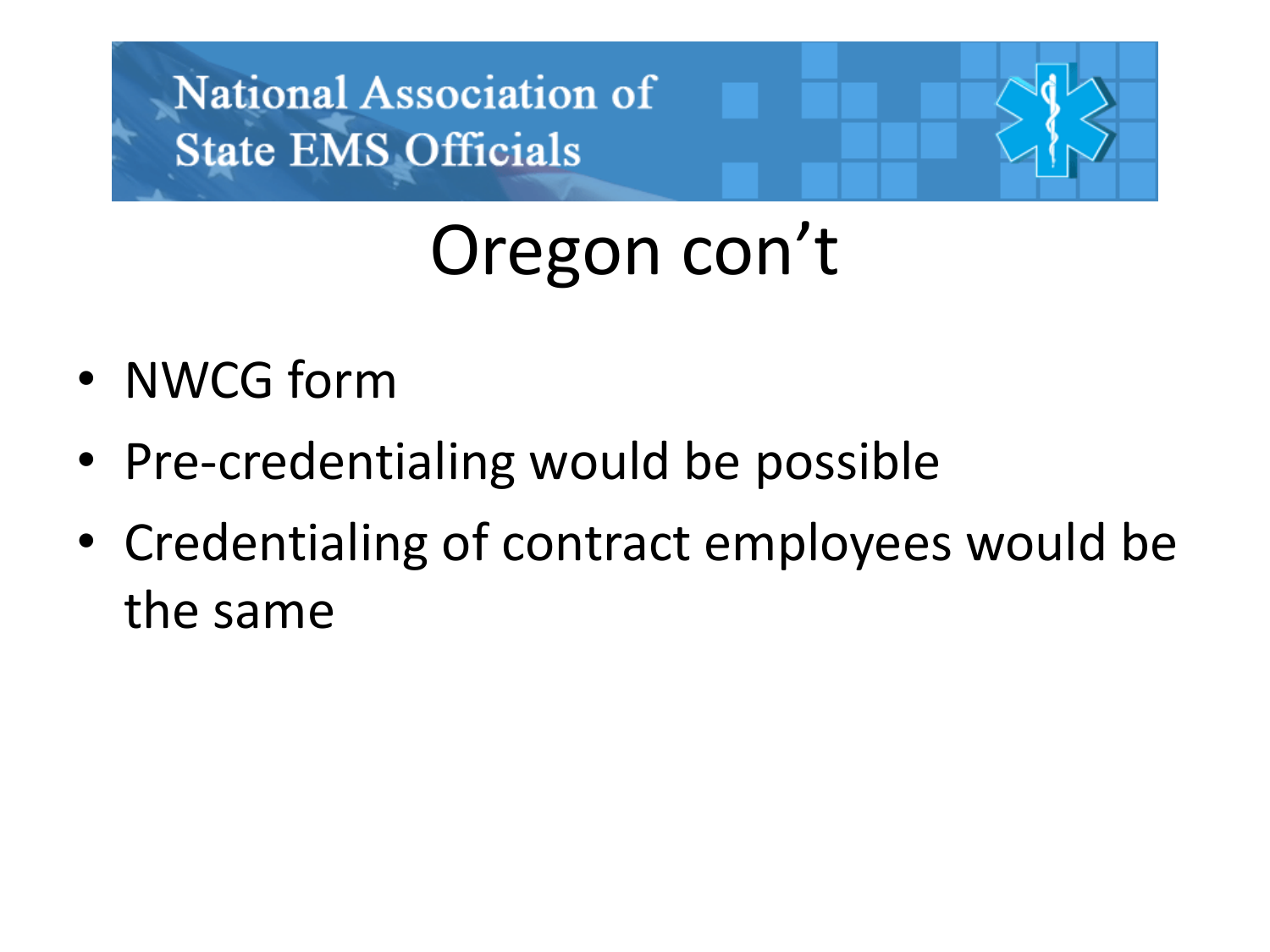#### Utah

- Notify EMS office of presence
- Process would be the same for contract employees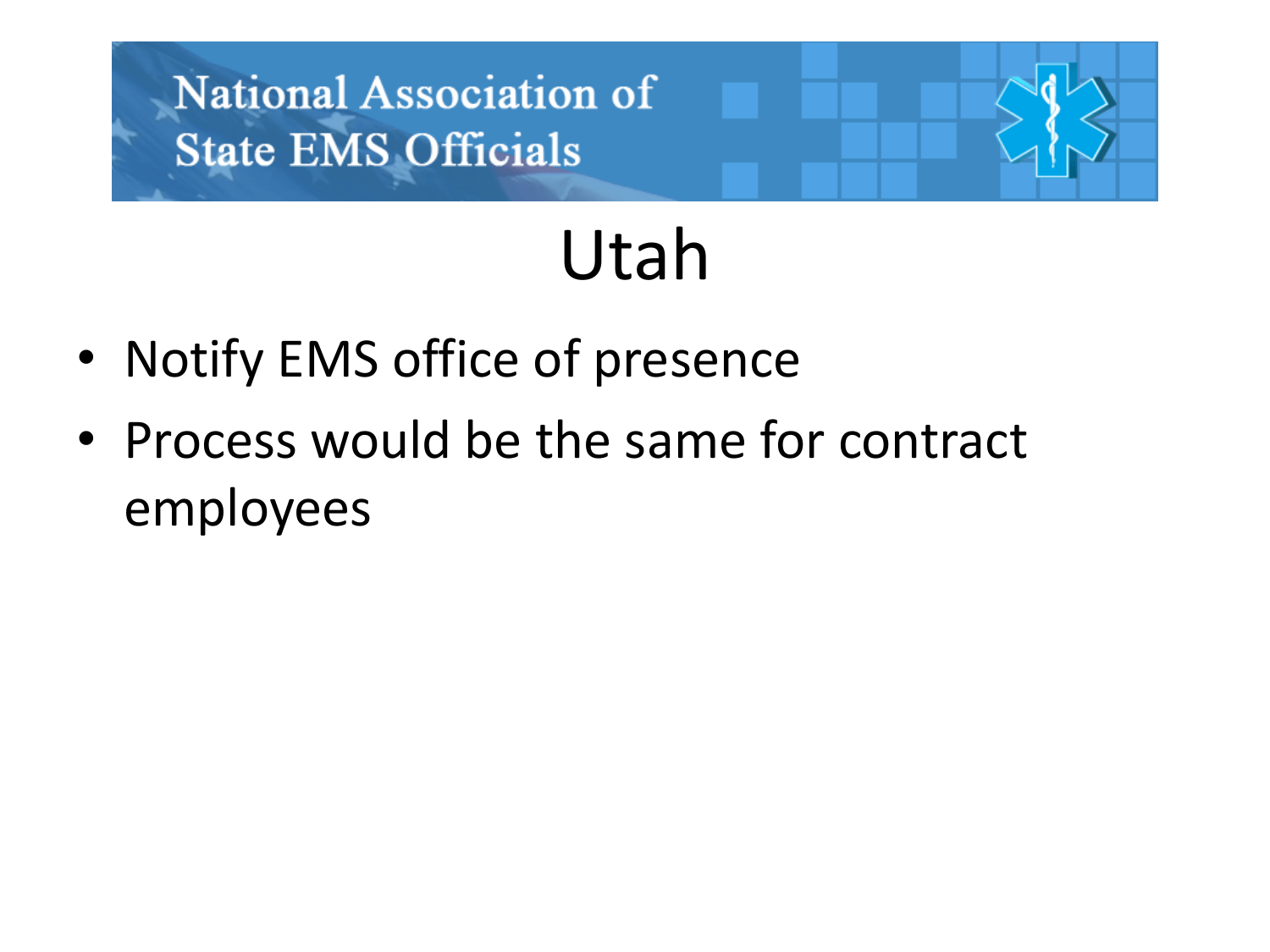## Washington

- Contact the EMS office to obtain legal recognition
- Process is outline in policy:
	- Provider's home state EMS office contacted to verify currency & status of the person's credential.
	- Any person whose credential is not or cannot be verified is eliminated from the original list.
	- Letter generated advising that the people identified have been confirmed to hold a current WA credential; they are granted temporary recognition (typically no longer than 2 weeks). They are allowed only to work on the fire and only under the direction of the Medical Unit Leader. All EMS providers are expected to function to the scope of practice of EMS providers in WA & cannot vary from our protocols & scope.
	- Medical Unit provided the name and contact information of the Physician Medical Program Director(s)(MPD) in the area of the fire ground. They are expected to contact the MPD and the local EMS and Trauma System office to establish communication. The wildland folks are required to utilize local EMS resources for transport & ancillary support as needed.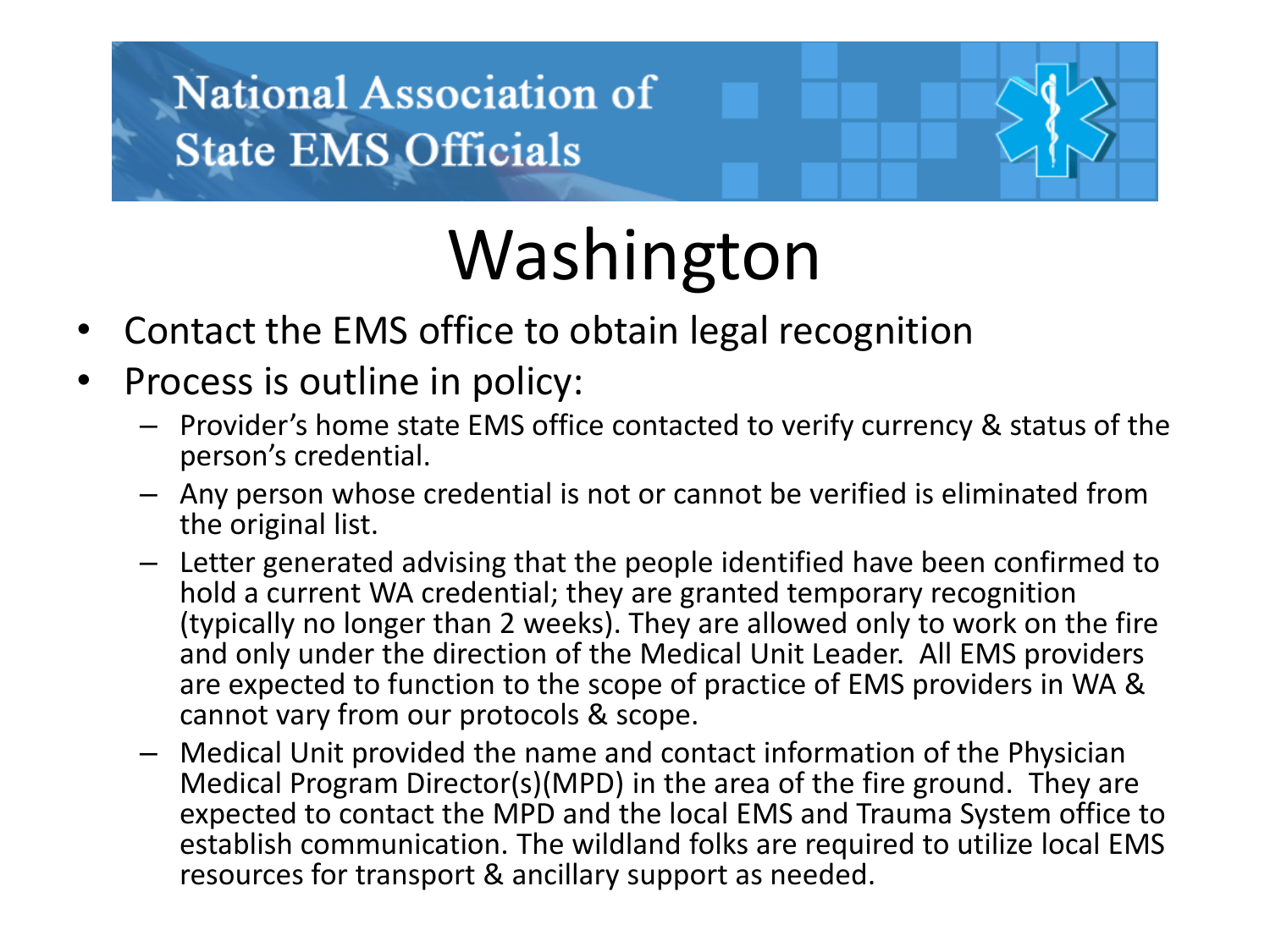# Washington con't

- Use a different form
	- Medical Unit Leader sends a list of the personnel who will be deployed. List includes name, state, credential number, NREMT number, DOB
- Pre-credentialing would not be possible
	- Because WA needs to do a credential and background verification, the verification needs to be as current as possible.
- Credentialing of contract employees would be the same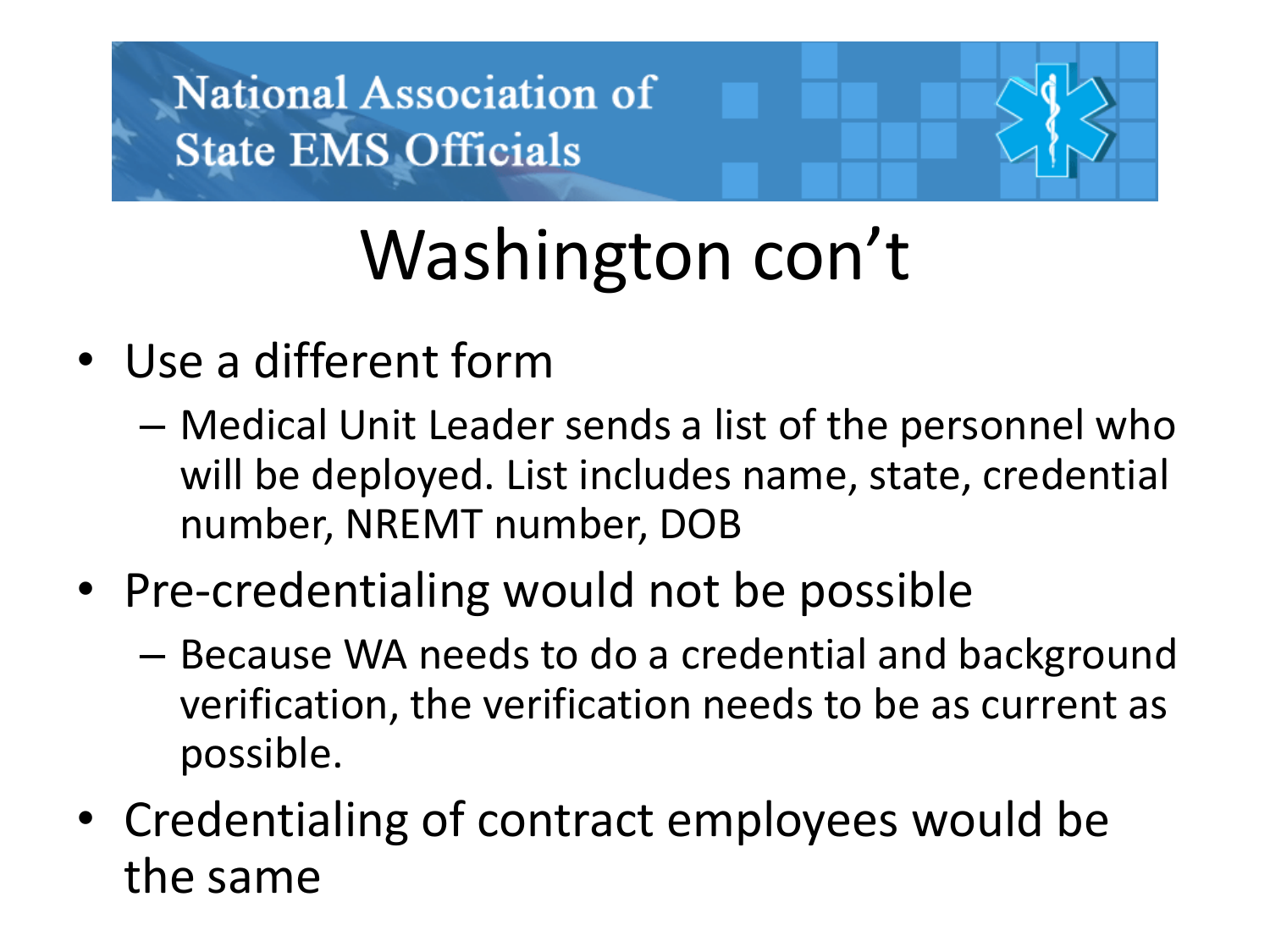

- Contact the EMS office to obtain legal recognition
- Process is outline in state Statute/Rule
	- There is no automatic reciprocity/certification with any state, Paramedic Program, or via the National Registry of EMT's for prehospital providers.
	- Federal Bureau of Investigation (FBI) & Wyoming Department of Criminal Investigation background checks are required before a prehospital certification is issued by the OEMS.
	- Applicants must supply: EMT course information (course completion certificate, documentation of clinical, lab, internship, field and didactic hours); current BLS Healthcare Provider CPR card; documentation of all continuing medical education that has been completed within the past two years.
	- State exam must be taken